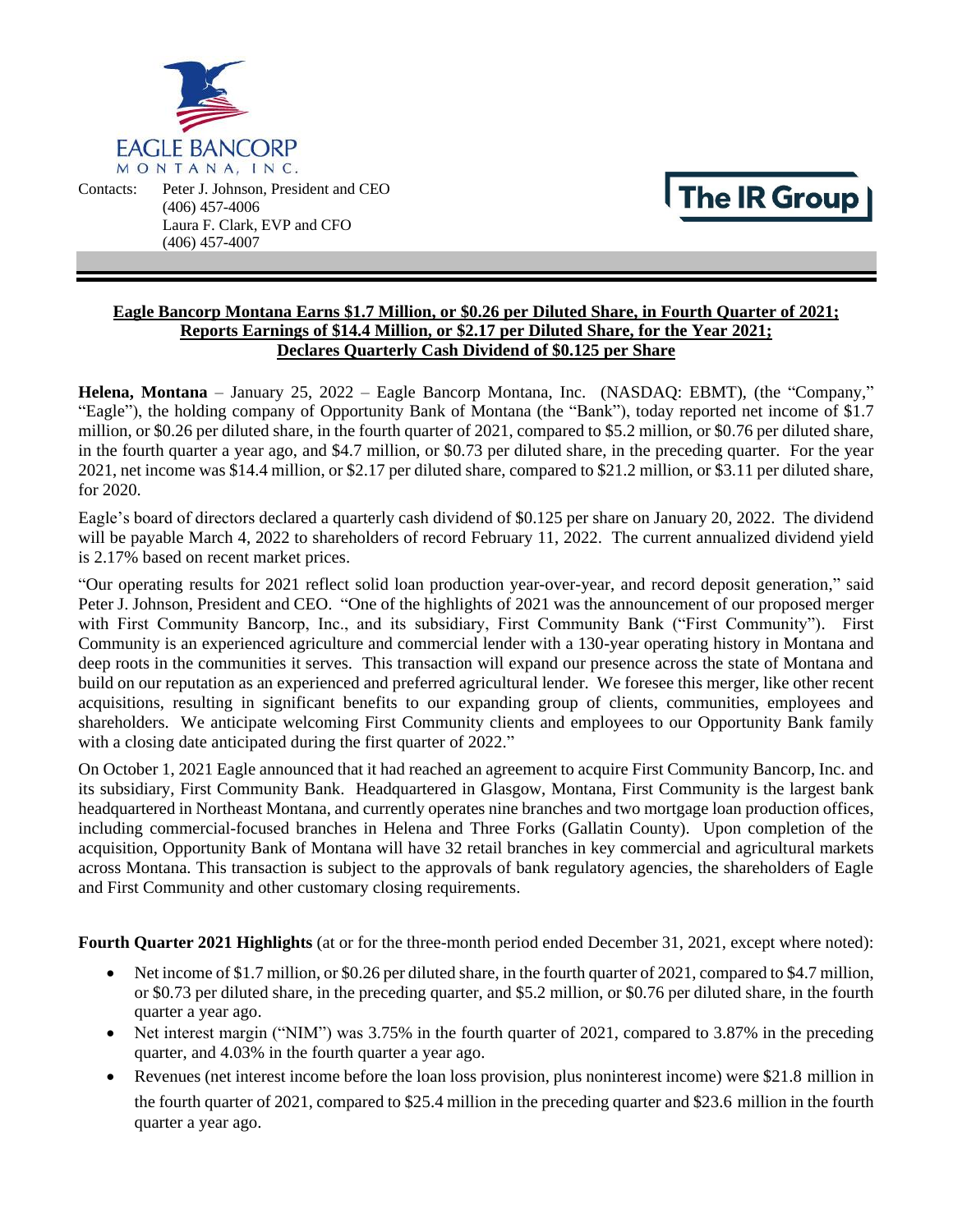- Purchase discount on loans from the Western Bank of Wolf Point portfolio was \$1.2 million at January 1, 2020, of which \$334,000 remained as of December 31, 2021.
- Remaining purchase discount on loans from acquisitions prior to 2020 totaled \$658,000 as of December 31, 2021.
- The accretion of the loan purchase discount into loan interest income from the Western Bank of Wolf Point, and previous acquisitions was \$171,000 in the fourth quarter of 2021, compared to interest accretion on purchased loans from acquisitions of \$94,000 in the preceding quarter.
- The allowance for loan losses represented 177.1% of nonperforming loans at December 31, 2021, compared to 136.9% a year earlier.
- Total loans increased 10.9% to \$933.1 million, at December 31, 2021, compared to \$841.1 million a year earlier and increased 5.5% compared to \$884.9 million in the previous quarter.
- Total deposits increased 18.3% to \$1.22 billion at December 31, 2021, from \$1.03 billion a year ago, and increased 2.3% compared to \$1.19 billion in the previous quarter.
- Eagle remained well capitalized with a tangible common shareholders' equity ratio of 9.49% at December 31, 2021.
- Paid a quarterly cash dividend of \$0.125 per share on December 3, 2021 to shareholders of record November 12, 2021.

# **COVID-19 Preparations as of December 31, 2021:**

- **Loan Accommodations:** The Bank offered multiple accommodation options to its clients, including 90-day deferrals, interest only payments, and forbearances. As of December 31, 2021, there was only one remaining loan modification for a nonresidential borrower. All of the other loans originally modified, or 314 borrowers, are now performing according to current loan agreements. The Montana Board of Investments ("MBOI") offered 12-months of interest payment assistance to qualified borrowers. The Bank qualified approximately 32 borrowers for the MBOI program representing \$27.3 million in loans, of which all had aged out of the program as of the third quarter of 2021. There are 15 forbearances for residential mortgage loans, of which all are sold and serviced as of December 31, 2021. Utilization of credit lines were 78.6% at the end of the fourth quarter, compared to 76.4% at the end of the previous quarter.
- **Small Business Administration (SBA) Paycheck Protection Program (PPP):** During the second and third quarters of 2020, Eagle helped 764 borrowers receive \$45.7 million in first round SBA PPP loans. During the first and second quarters of 2021, Eagle supported 646 borrowers in receiving \$19.5 million in second round PPP loans. As of December 31, 2021, Eagle had received forgiveness from the SBA for 1,273 loans, representing over \$60.8 million now paid in full. The remaining 137 PPP loans from both the first round and second round represent a combined \$4.5 million.

Approximately \$407,000 of the income recognized during the fourth quarter of 2021 was related to recognizing origination fees for PPP loan payoffs or forgiveness, compared to \$701,000 of income recognized during the third quarter of 2021.

# **Balance Sheet Results**

Eagle's total assets increased 14.2% to \$1.44 billion at December 31, 2021, compared to \$1.26 billion a year ago, and increased 2.1% from \$1.41 billion three months earlier.

Strong commercial real estate and commercial construction activity more than offset PPP loan forgiveness, causing the loan portfolio to grow approximately 10.9% compared to a year ago and grow approximately 5.5% from the previous quarter end. PPP loan forgiveness in the fourth quarter of 2021 was \$4.3 million.

Eagle originated \$235.4 million in new residential mortgages during the quarter and sold \$239.0 million in residential mortgages, with an average gross margin on sale of mortgage loans of approximately 4.11%. This production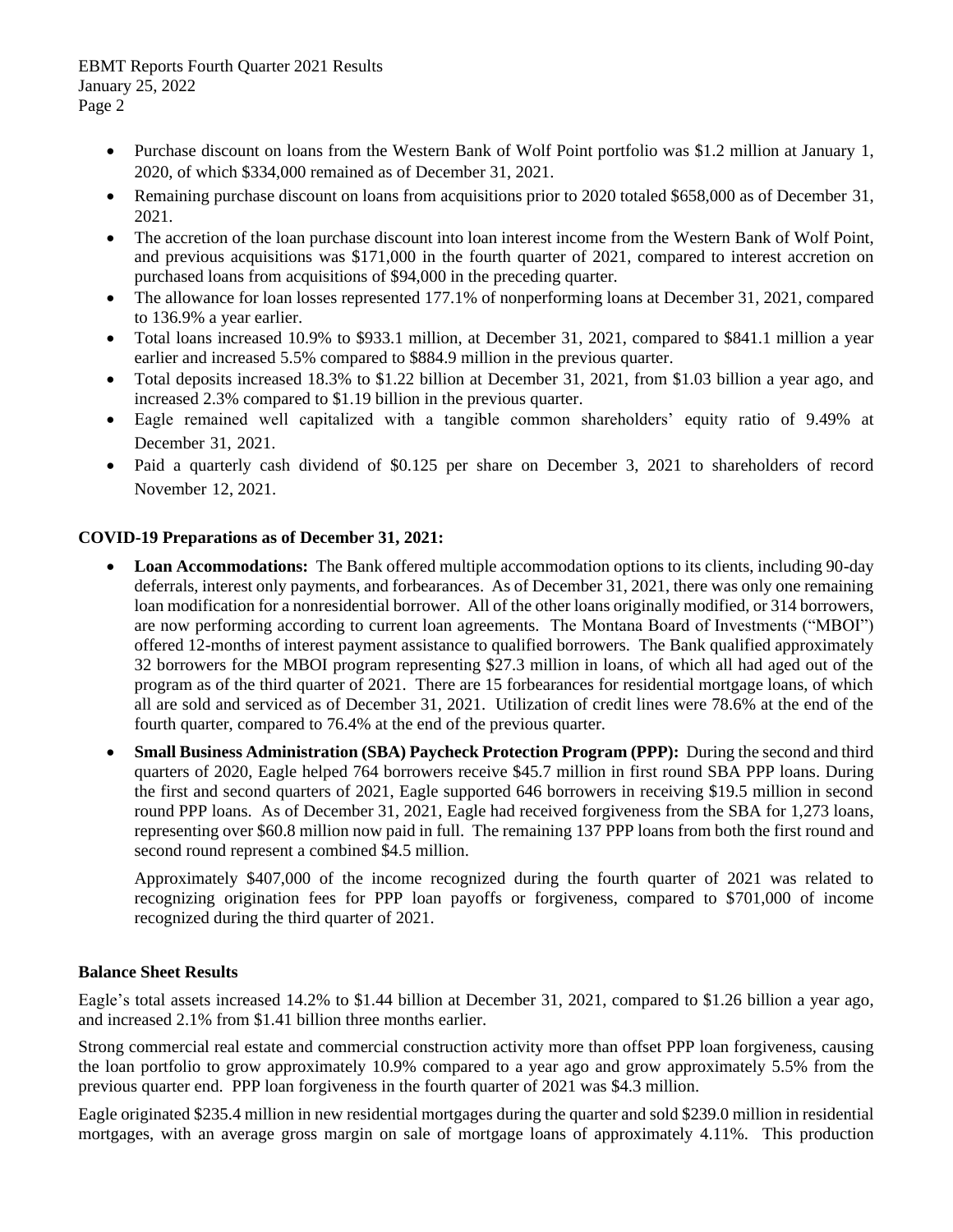compares to residential mortgage originations of \$265.0 million in the preceding quarter with sales of \$270.8 million and an average gross margin on sale of mortgage loans of approximately 4.25%.

Commercial real estate loans increased 29.7% to \$410.6 million at December 31, 2021, compared to \$316.7 million a year earlier. Commercial construction and development loans increased 41.5% to \$92.4 million, compared to \$65.3 million a year ago. Construction projects were slow to start in early 2021 due to COVID-19 concerns and supply chain issues. Agricultural and farmland loans decreased 4.1% to \$113.3 million at December 31, 2021, compared to \$118.2 million a year earlier. Residential mortgage loans decreased 8.7% to \$101.2 million, compared to \$110.8 million a year earlier. Commercial loans decreased 7.0% to \$101.5 million, compared to \$109.2 million a year ago, reflecting SBA PPP loan forgiveness. Home equity loans decreased 8.5% to \$51.7 million, residential construction loans decreased 1.4% to \$45.6 million, and consumer loans decreased 8.5% to \$18.5 million, compared to a year ago.

Total deposits increased 18.3% to \$1.22 billion at December 31, 2021, compared to \$1.03 billion at December 31, 2020, and increased 2.3% from \$1.19 billion at September 30, 2021. Noninterest-bearing checking accounts represented 30.2%, interest-bearing checking accounts represented 16.6%, savings accounts represented 18.2%, money market accounts comprised 22.7% and time certificates of deposit made up 12.3% of the total deposit portfolio at December 31, 2021.

Shareholders' equity increased 2.5% to \$156.7 million at December 31, 2021, compared to \$152.9 million a year earlier and increased nominally compared to \$156.5 million three months earlier. Tangible book value was \$19.74 per share, at December 31, 2021, compared to \$19.16 per share a year earlier and \$19.74 per share three months earlier.

# **Operating Results**

"The low interest rate environment, coupled with lower yields on interest earning assets continued to put pressure on our NIM during the fourth quarter," said Johnson. Eagle's NIM was 3.75% in the fourth quarter of 2021, compared to 3.87% in the preceding quarter, and 4.03% in the fourth quarter a year ago. The interest accretion on acquired loans totaled \$171,000 and resulted in a five basis-point increase in the NIM during the fourth quarter, compared to \$94,000 and a three basis-point increase in the NIM during the preceding quarter. The investment securities portfolio increased to \$271.3 million at December 31, 2021, compared to \$240.0 million at September 30, 2021, and \$162.9 million at December 31, 2020. Average yields on earning assets for the fourth quarter decreased to 3.99% from 4.41% a year ago. For the year 2021, the NIM was 3.85%, compared to 3.94% for the year 2020.

Eagle's fourth quarter revenues decreased to \$21.8 million, compared to \$25.4 million in the preceding quarter and \$23.6 million in the fourth quarter a year ago. The decrease compared to the prior quarter and the fourth quarter a year ago was largely due to lower volumes in mortgage banking activity. For the year 2021, revenues increased 2.2% to \$94.3 million, compared to \$92.2 million in 2020.

Net interest income, before the loan loss provision, remained unchanged at \$12.0 million in the fourth quarter, compared to the third quarter of 2021, and increased 4.8% compared to \$11.5 million in the fourth quarter of 2020. For the year 2021, net interest income increased 7.8% to \$46.5 million, compared to \$43.2 million in 2020.

Total noninterest income decreased 27.2% to \$9.7 million in the fourth quarter of 2021, compared to \$13.4 million in the preceding quarter, and decreased 19.7% compared to \$12.1 million in the fourth quarter a year ago. Net mortgage banking, the largest component of noninterest income, totaled \$7.7 million in the fourth quarter of 2021, compared to \$11.7 million in the preceding quarter and \$10.5 million in the fourth quarter a year ago. These decreases were driven by a decline in net gain on sale of mortgage loans, as well as changes in the fair value of loans held-for sale and derivatives. These changes are largely volume driven and are impacted by the reduced volumes in mortgage activity. For the year 2021, noninterest income decreased 2.6% to \$47.8 million, compared to \$49.1 million in 2020. Net mortgage banking decreased 2.4% to \$41.0 million in 2021, compared to \$42.1 million in 2020.

Eagle's fourth quarter noninterest expenses were \$19.1 million, compared to \$18.8 million in the preceding quarter and \$16.3 million in the fourth quarter a year ago. For the year 2021, noninterest expense increased to \$74.2 million, compared to \$60.7 million in 2020. The increase is largely attributable to an increase in salary, commissions and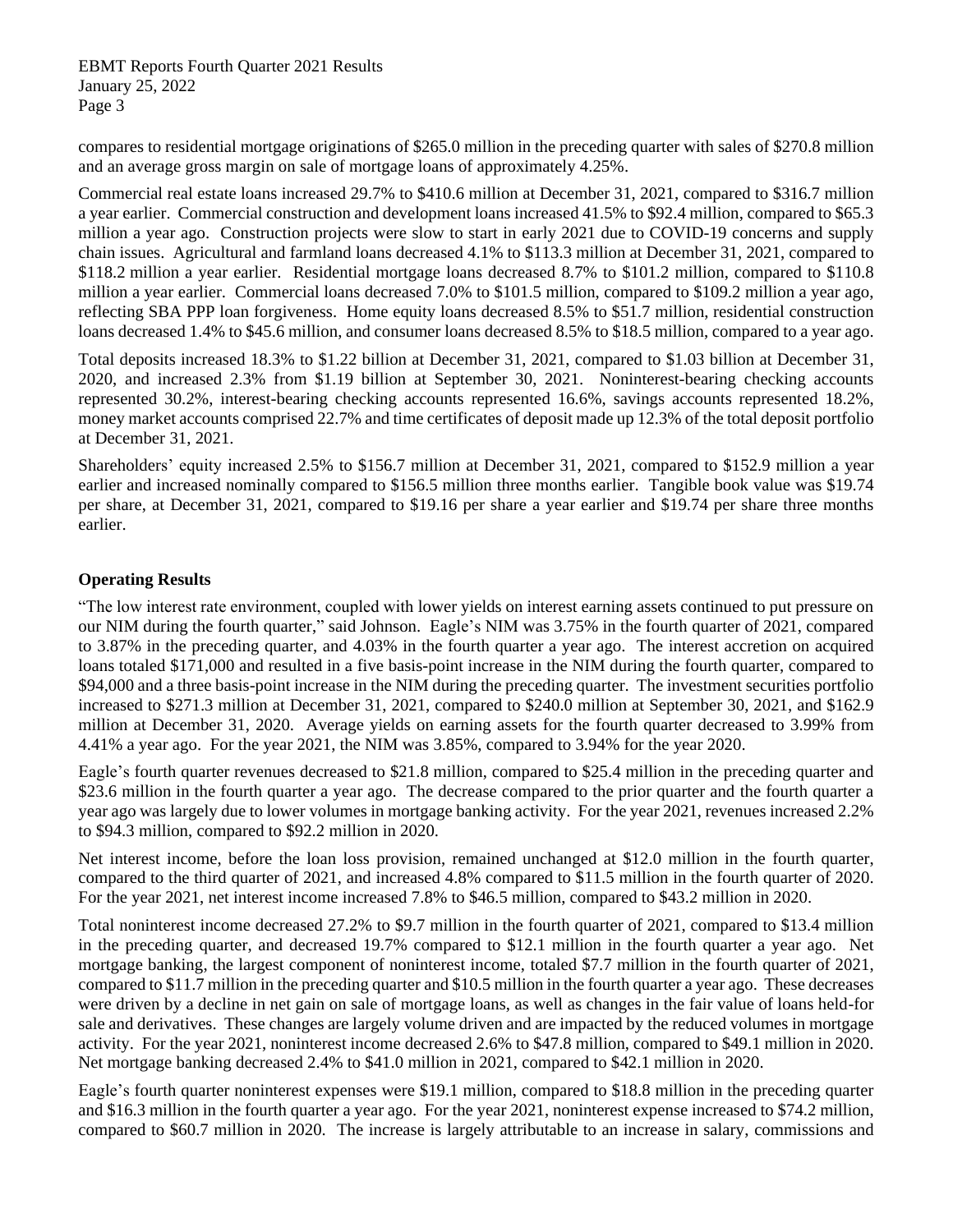employee benefits driven by growth in mortgage loan originations and higher overall staff levels. In addition, acquisition costs were incurred related to the proposed merger with First Community.

For the fourth quarter of 2021, the income tax provision totaled \$632,000, for an effective tax rate of 26.8%, compared to \$1.6 million in the preceding quarter, and \$1.7 million in the fourth quarter of 2020. For the year, the income tax provision totaled \$4.9 million, for an effective tax rate of 25.2%, compared to \$7.2 million in 2020, for an effective tax rate of 25.4%.

# **Credit Quality**

The loan loss provision was \$285,000 in the fourth quarter of 2021, compared to \$255,000 in the preceding quarter and \$379,000 in the fourth quarter a year ago. The allowance for loan losses represented 177.1% of nonperforming loans at December 31, 2021, compared to 156.3% three months earlier and 136.9% a year earlier. Nonperforming loans were \$7.1 million at December 31, 2021, compared to \$7.8 million at September 30, 2021, and \$8.5 million a year earlier. Local economies continue to rebound and loan quality has remained strong despite the impact of the COVID-19 pandemic.

Eagle had \$4,000 in other real estate owned ("OREO") and other repossessed assets on its books at December 31, 2021. This compares to \$117,000 in OREO at September 30, 2021, and \$25,000 at December 31, 2020.

Net loan recoveries totaled \$15,000 in the fourth quarter of 2021, compared to net loan recoveries of \$45,000 in the preceding quarter and net loan charge-offs of \$78,000 in the fourth quarter a year ago. The allowance for loan losses was \$12.5 million, or 1.34% of total loans, at December 31, 2021, compared to \$12.2 million, or 1.38% of total loans, at September 30, 2021, and \$11.6 million, or 1.38% of total loans, a year ago.

# **Capital Management**

Eagle Bancorp Montana, Inc. continues to be well capitalized with the ratio of tangible common shareholders' equity (shareholders' equity, less goodwill and core deposit intangible) to tangible assets (total assets, less goodwill and core deposit intangible) of 9.49% as of December 31, 2021.

# **Recent Events**

During the second quarter of 2021, the Company completed a modified "Dutch auction" tender offer (the "Tender Offer"). The Company accepted for purchase 250,000 shares of its common stock at a price of \$24.00 per share. The aggregate purchase price for the shares purchased in the Tender Offer was approximately \$6,279,000, including fees and expenses relating to the Tender Offer. Therefore, the total price including fees and expenses was \$25.12 per share.

#### **About the Company**

Eagle Bancorp Montana, Inc. is a bank holding company headquartered in Helena, Montana, and is the holding company of Opportunity Bank of Montana, a community bank established in 1922 that serves consumers and small businesses in Montana through 23 banking offices. Additional information is available on the Bank's website at [www.opportunitybank.com.](http://www.opportunitybank.com/) The shares of Eagle Bancorp Montana, Inc. are traded on the NASDAQ Global Market under the symbol "EBMT."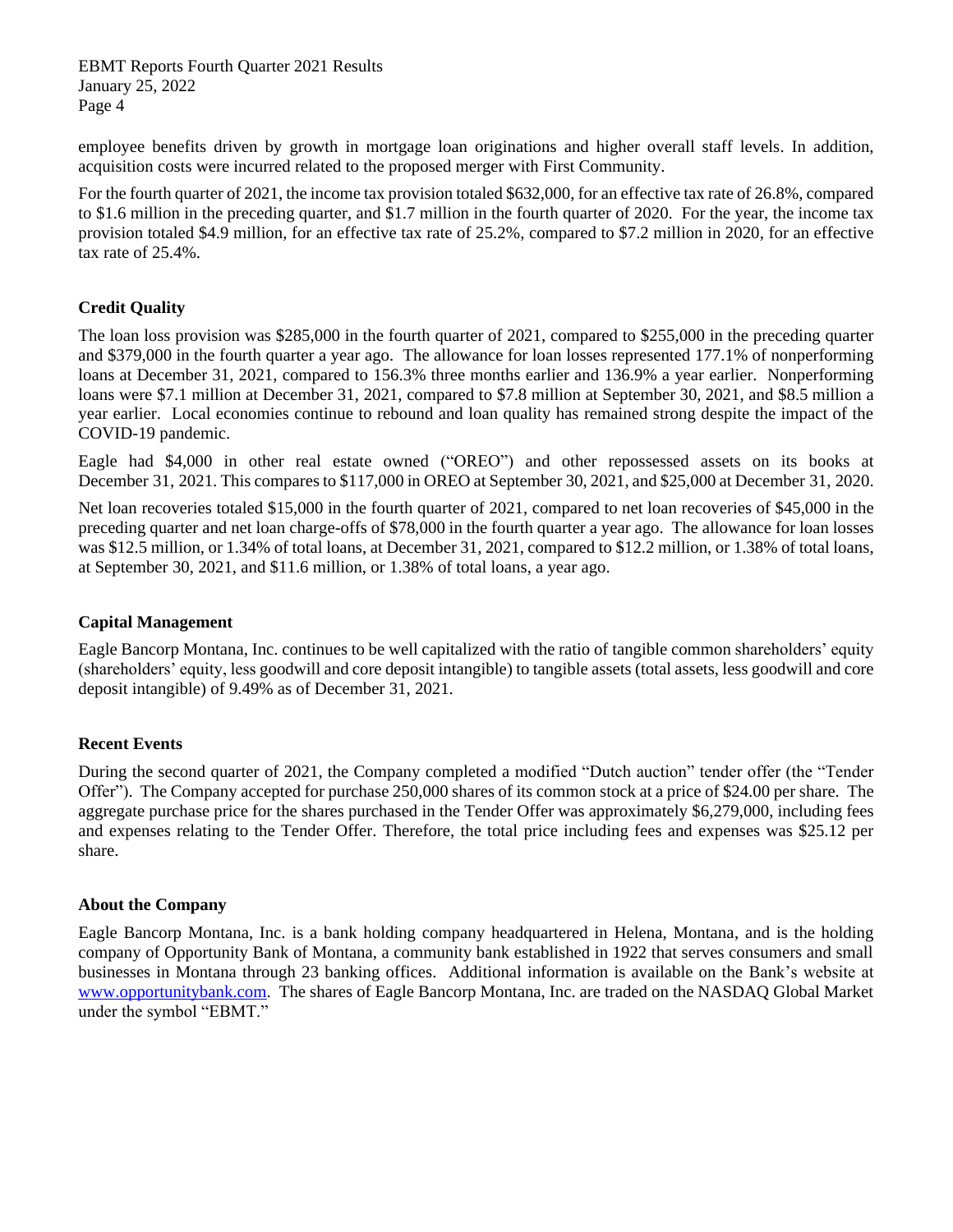#### **Forward Looking Statements**

*This release may contain certain "forward-looking statements" within the meaning of Section 27A of the Securities Act of 1933 and Section 21E of the Securities Exchange Act of 1934, and may be identified by the use of such words as "believe," "will"' "expect," "anticipate," "should," "planned," "estimated," and "potential." These forwardlooking statements include, but are not limited to statements of our goals, intentions and expectations; statements regarding our business plans, prospects, mergers, including the proposed transaction with First Community, growth and operating strategies; statements regarding the current global COVID-19 pandemic, statements regarding the asset quality of our loan and investment portfolios; and estimates of our risks and future costs and benefits. These forward-looking statements are based on current beliefs and expectations of our management and are inherently subject to significant business, economic and competitive uncertainties and contingencies, many of which are beyond our control. In addition, these forward-looking statements are subject to assumptions with respect to future business strategies and decisions that are subject to change. These factors include, but are not limited to, changes in laws or government regulations or policies affecting financial institutions, including changes in regulatory fees and capital requirements; general economic conditions and political events, either nationally or in our market areas, that are worse than expected; the duration and impact of the COVID-19 pandemic, including but not limited to the efficiency of the vaccine rollout, new variants, steps taken by governmental and other authorities to contain, mitigate and combat the pandemic, adverse effects on our employees, customers and third-party service providers, the increase in cyberattacks in the current work-from-home environment, the ultimate extent of the impacts on our business, financial position, results of operations, liquidity and prospects, continued deterioration in general business and economic conditions could adversely affect our revenues and the values of our assets and liabilities, lead to a tightening of credit and increase stock price volatility, and potential impairment charges; competition among depository and other financial institutions; loan demand or residential and commercial real estate values in Montana; the concentration of our business in Montana; our ability to continue to increase and manage our commercial real estate, commercial business and agricultural loans; the costs and effects of legal, compliance and regulatory actions, changes and developments, including the initiation and resolution of legal proceedings (including any securities, bank operations, consumer or employee litigation); inflation and changes in the interest rate environment that reduce our margins or reduce the fair value of financial instruments; adverse changes in the securities markets; other economic, governmental, competitive, regulatory and technological factors that may affect our operations; cyber incidents, or theft or loss of Company or customer data or money; the effect of our recent acquisitions, including the failure to achieve expected revenue growth and/or expense savings, the failure to effectively integrate their operations and the diversion of management time on issues related to the integration.* 

*In addition, future factors related to the proposed transaction between Eagle and First Community, include, among others: the occurrence of any event, change or other circumstances that could give rise to the right of one or both of the parties to terminate the definitive merger agreement between Eagle and First Community; the outcome of any legal proceedings that may be instituted against Eagle or First Community; the possibility that the proposed transaction will not close when expected or at all because required regulatory, shareholder or other approvals are not received or other conditions to the closing are not satisfied on a timely basis or at all, or are obtained subject to conditions that are not anticipated; the risk that any announcements relating to the proposed combination could have adverse effects on the market price of the common stock of Eagle; the possibility that the anticipated benefits of the transaction will not be realized when expected or at all, including as a result of the impact of, or problems arising from, the integration of the two companies or as a result of the strength of the economy and competitive factors in the areas where Eagle and First Community do business; the possibility that the transaction may be more expensive to complete than anticipated, including as a result of unexpected factors or events; diversion of management's attention from ongoing business operations and opportunities; potential adverse reactions or changes to business or employee relationships, including those resulting from the announcement or completion of the transaction; Eagle's and First Community's success in executing their respective business plans and strategies and managing the risks involved in the foregoing; and other factors that may affect future results of Eagle and First Community; the business, economic and political conditions in the markets in which the parties operate; the risk that the proposed combination and its announcement could have an adverse effect on either or both parties' ability to retain customers and retain*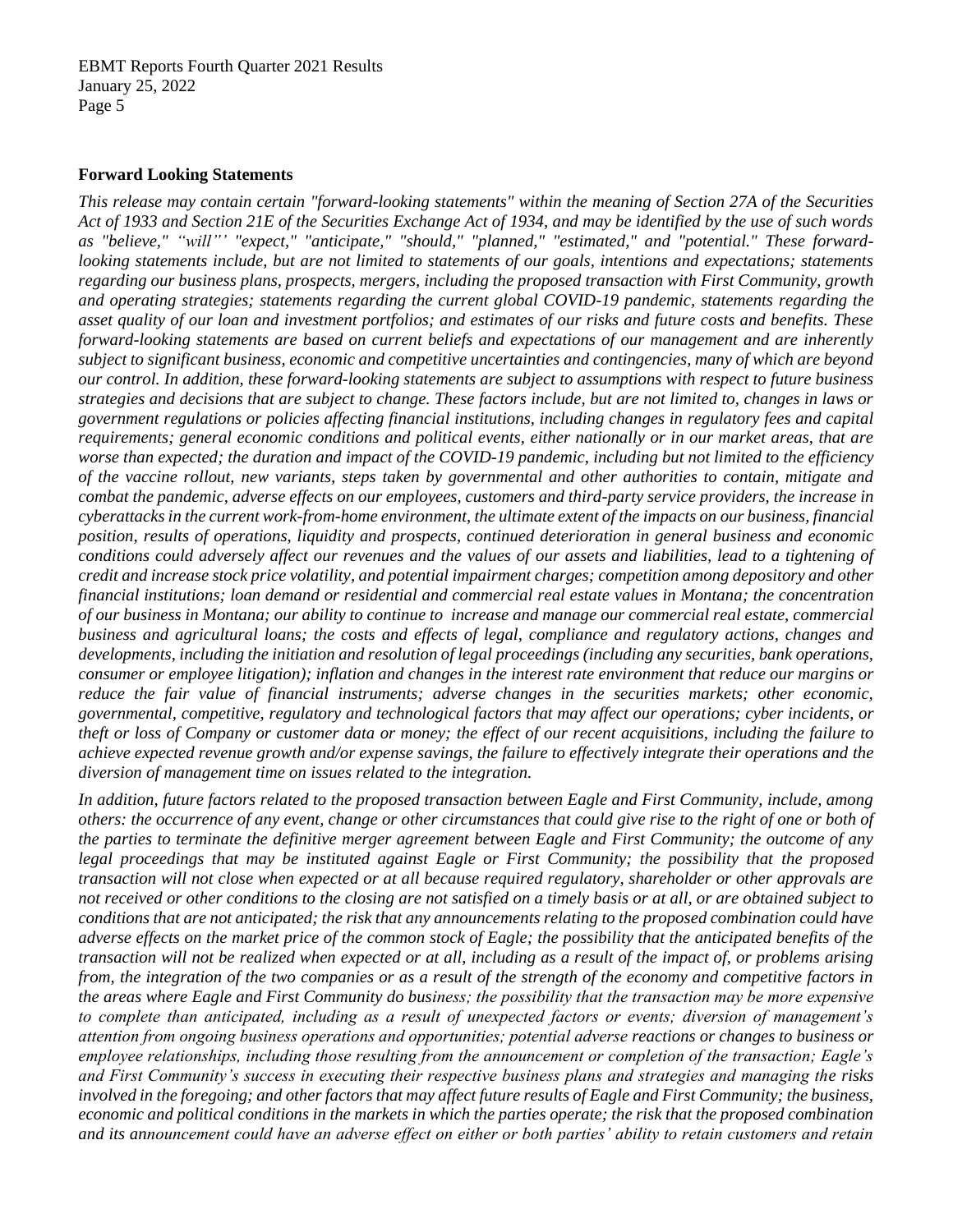*or hire key personnel and maintain relationships with customers; the risk that the proposed combination may be more difficult or time-consuming than anticipated, including in areas such as sales force, cost containment, asset realization, systems integration and other key strategies; revenues following the proposed combination may be lower than expected, including for possible reasons such as unexpected costs, charges or expenses resulting from the transactions; the unforeseen risks relating to liabilities of Eagle or First Community that may exist; and uncertainty as to the extent of the duration, scope, and impacts of the COVID-19 pandemic on First Community, Eagle and the proposed combination.* 

*Because of these and other uncertainties, our actual future results may be materially different from the results indicated by these forward-looking statements. All information set forth in this press release is current as of the date of this release and the company undertakes no duty or obligation to update this information.*

# **Use of Non-GAAP Financial Measures**

In addition to results presented in accordance with generally accepted accounting principles utilized in the United States, or GAAP, the Financial Ratios and Other Data contains non-GAAP financial measures. Non-GAAP disclosures include: 1) core efficiency ratio, 2) tangible book value per share, 3) tangible common equity to tangible assets, 4) earnings per diluted share, excluding acquisition costs and 5) return on average assets, excluding acquisition costs. The Company uses these non-GAAP financial measures to provide meaningful supplemental information regarding the Company's operational performance and to enhance investors' overall understanding of such financial performance. In particular, the use of tangible book value per share and tangible common equity to tangible assets is prevalent among banking regulators, investors and analysts.

The numerator for the core efficiency ratio is calculated by subtracting acquisition costs and intangible asset amortization from noninterest expense. Tangible assets and tangible common shareholders' equity are calculated by excluding intangible assets from assets and shareholders' equity, respectively. For these financial measures, our intangible assets consist of goodwill and core deposit intangible. Tangible book value per share is calculated by dividing tangible common shareholders' equity by the number of common shares outstanding. We believe that this measure is consistent with the capital treatment by our bank regulatory agencies, which exclude intangible assets from the calculation of risk-based capital ratios and present this measure to facilitate the comparison of the quality and composition of our capital over time and in comparison, to our competitors.

Non-GAAP financial measures have inherent limitations, are not required to be uniformly applied, and are not audited. Further, the non-GAAP financial measure of tangible book value per share should not be considered in isolation or as a substitute for book value per share or total shareholders' equity determined in accordance with GAAP, and may not be comparable to a similarly titled measure reported by other companies. Reconciliation of the GAAP and non-GAAP financial measures are presented below.

# **Important Additional Information and Where to Find It; Participants in the Solicitation**

*In connection with the proposed transaction with Eagle and First Community, Eagle has filed with the SEC a Registration Statement on Form S-4 that includes a joint proxy statement of Eagle and FCB and a prospectus of Eagle. The registration statement on Form S-4, as amended, was declared effective by the SEC on December 22, 2021, and Eagle and FCB mailed the definitive joint proxy statement/prospectus to their respective shareholders on or about December 23, 2021. The proposed transaction involving Eagle and FCB will be submitted to Eagle's shareholders and FCB's shareholders for their consideration on January 26, 2022. This communication does not constitute an offer to sell or the solicitation of an offer to buy any securities or a solicitation of any vote or approval. Before making any voting decisions, investors and security holders of Eagle and First Community are urged to read the joint proxy statement/prospectus and other documents filed with the SEC carefully and in their entirety because they contain important information. Investors and security holders can obtain free copies of the registration statement and the joint proxy statement/prospectus and other documents filed with the SEC by Eagle through the website maintained by the SEC at [http://www.sec.gov.](http://www.sec.gov/) Copies of the documents filed with or furnished to the SEC by Eagle are available free of charge on Eagle*'*s internet website at [www.opportunitybank.com,](http://www.opportunitybank.com/) or by contacting Eagle.*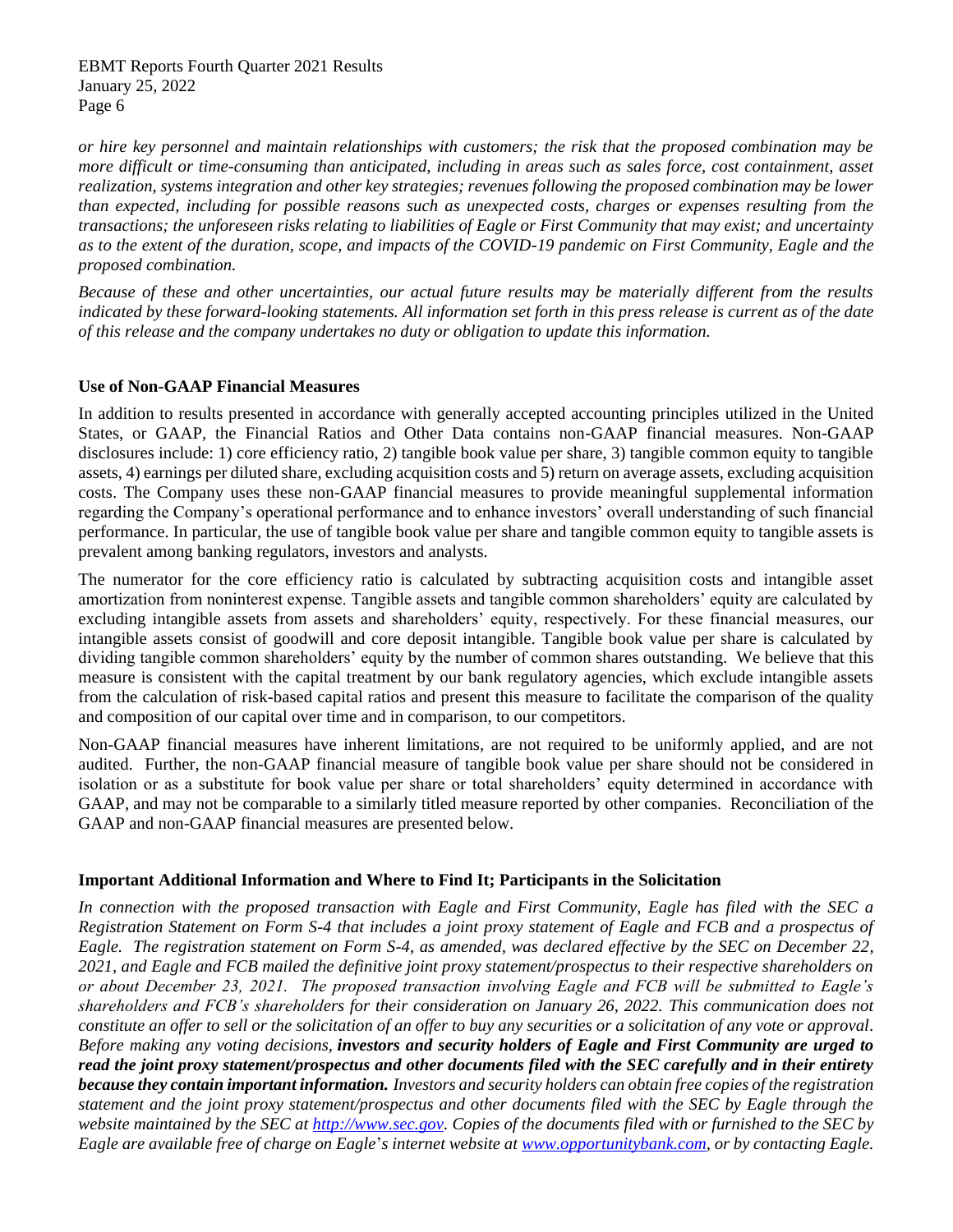*The contents of the Eagle website is not deemed to be incorporated by reference into the registration statement or the joint proxy statement/prospectus.*

*Eagle, First Community, their respective directors and executive officers and other members of management and employees may be considered participants in the solicitation of proxies in connection with the proposed transaction. Information about the directors and executive officers of Eagle is set forth in its proxy statement for its 2021 annual meeting of shareholders, which was filed with the SEC on March 10, 2021 and its Current Reports on Form 8-K. Other information regarding the participants in the proxy solicitations and a description of their direct and indirect interests, by security holdings or otherwise, is contained in the joint proxy statement/prospectus and other relevant materials filed with the SEC.*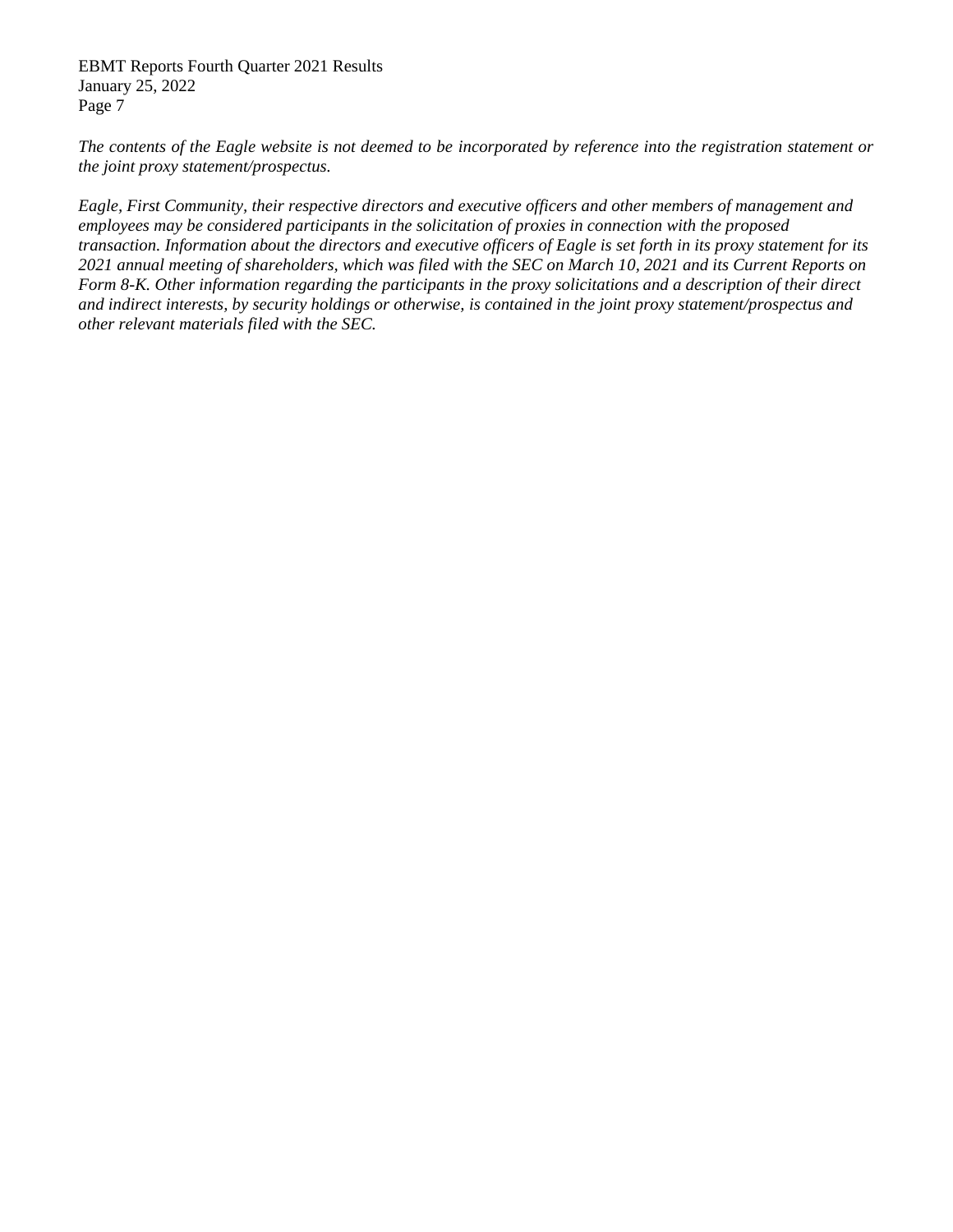# EBMT Reports Fourth Quarter 2021 Results

January 25, 2022

Page 8

#### **Balance Sheet**

*(Dollars in thousands, except per share data)*

| Assets:<br>\$<br>Cash and due from banks<br>10,938 \$<br>16,320 \$<br>14,455<br>43,669<br>71,609<br>47,733<br>Interest bearing deposits in banks<br>Federal funds sold<br>6,827<br>7,011<br>7,614<br>61,434<br>69,802<br>94,940<br>Total cash and cash equivalents<br>271,262<br>240,033<br>162,946<br>Securities available-for-sale<br>Federal Home Loan Bank ("FHLB") stock<br>1,702<br>1,702<br>2,060<br>2,974<br>2,974<br>Federal Reserve Bank ("FRB") stock<br>2,974<br>Mortgage loans held-for-sale, at fair value<br>25,819<br>42,059<br>54,615<br>Loans:<br>Real estate loans:<br>101,180<br>99,447<br>110,802<br>Residential 1-4 family<br>Residential 1-4 family construction<br>45,635<br>43,474<br>46,290<br>Commercial real estate<br>410,568<br>380,071<br>316,668<br>65,281<br>92,403<br>78,058<br>Commercial construction and development<br>Farmland<br>67,005<br>64,824<br>65,918<br>Other loans:<br>51,748<br>52,990<br>56,563<br>Home equity<br>18,455<br>18,940<br>20,168<br>Consumer<br>109,209<br>Commercial<br>101,535<br>95,554<br>46,335<br>53,645<br>52,242<br>Agricultural<br>Unearned loan fees<br>(1,725)<br>(2,098)<br>(2,038)<br>933,139<br>841,103<br><b>Total loans</b><br>884,905<br>(12,500)<br>(12, 200)<br>(11,600)<br>Allowance for loan losses<br>829,503<br>920,639<br>872,705<br>Net loans<br>6,218<br>Accrued interest and dividends receivable<br>5,751<br>5,765<br>13,693<br>12,941<br>10,105<br>Mortgage servicing rights, net<br>66,537<br>Premises and equipment, net<br>67,266<br>58,762<br>36,265<br>Cash surrender value of life insurance, net<br>36,474<br>27,753<br>Goodwill<br>20,798<br>20,798<br>20,798<br>Core deposit intangible, net<br>1,780<br>1,919<br>2,343<br>6,334<br>7,832<br>Other assets<br>10,208<br>\$<br>1,435,926<br>1,406,923<br>\$<br>1,257,634<br>\$<br>Total assets<br>Liabilities:<br>Deposit accounts:<br>368,846<br>367,127<br>318,389<br>Noninterest bearing<br>853,703<br>827,422<br>714,694<br>Interest bearing<br>1,222,549<br>1,194,549<br>1,033,083<br><b>Total deposits</b><br>Accrued expenses and other liabilities<br>21,779<br>21,001<br>24,752<br>5,000<br>5,000<br>17,070<br>FHLB advances and other borrowings<br>29,869<br>29,850<br>29,791<br>Other long-term debt, net<br>1,279,197<br>1,250,400<br>1,104,696<br>Total liabilities<br>Shareholders' Equity:<br>Preferred stock (par value \$0.01 per share; 1,000,000 shares<br>authorized; no shares issued or outstanding)<br>Common stock (par value \$0.01; 20,000,000 shares authorized;<br>7,110,833 shares issued; 6,794,811, 6,776,703 and 6,775,447 shares<br>outstanding at December 31, 2021, September 30, 2021 and<br>December 31, 2020, respectively<br>71<br>71<br>71<br>80,832<br>80,957<br>Additional paid-in capital<br>77,602<br>Unallocated common stock held by Employee Stock Ownership Plan<br>(5, 729)<br>(5,883)<br>(145)<br>Treasury stock, at cost (316,022 and 335,386 shares at December 31, 2021<br>and December 31, 2020, respectively<br>(4, 423)<br>(7, 321)<br>(7,631)<br>Retained earnings<br>85,383<br>84,505<br>73,982<br>3,493<br>4,504<br>5,851<br>Accumulated other comprehensive income, net of tax<br>Total shareholders' equity<br>156,729<br>156,523<br>152,938<br>Total liabilities and shareholders' equity<br>\$<br>1,435,926 \$<br>1,406,923 \$<br>1,257,634 |  | December 31,<br>2021 | September 30, |      | December 31,<br>2020 |
|---------------------------------------------------------------------------------------------------------------------------------------------------------------------------------------------------------------------------------------------------------------------------------------------------------------------------------------------------------------------------------------------------------------------------------------------------------------------------------------------------------------------------------------------------------------------------------------------------------------------------------------------------------------------------------------------------------------------------------------------------------------------------------------------------------------------------------------------------------------------------------------------------------------------------------------------------------------------------------------------------------------------------------------------------------------------------------------------------------------------------------------------------------------------------------------------------------------------------------------------------------------------------------------------------------------------------------------------------------------------------------------------------------------------------------------------------------------------------------------------------------------------------------------------------------------------------------------------------------------------------------------------------------------------------------------------------------------------------------------------------------------------------------------------------------------------------------------------------------------------------------------------------------------------------------------------------------------------------------------------------------------------------------------------------------------------------------------------------------------------------------------------------------------------------------------------------------------------------------------------------------------------------------------------------------------------------------------------------------------------------------------------------------------------------------------------------------------------------------------------------------------------------------------------------------------------------------------------------------------------------------------------------------------------------------------------------------------------------------------------------------------------------------------------------------------------------------------------------------------------------------------------------------------------------------------------------------------------------------------------------------------------------------------------------------------------------------------------------------------------------------------------------------------------------------------------------------------------------------------------------------------------------------------------------------------------------------------------------------------|--|----------------------|---------------|------|----------------------|
|                                                                                                                                                                                                                                                                                                                                                                                                                                                                                                                                                                                                                                                                                                                                                                                                                                                                                                                                                                                                                                                                                                                                                                                                                                                                                                                                                                                                                                                                                                                                                                                                                                                                                                                                                                                                                                                                                                                                                                                                                                                                                                                                                                                                                                                                                                                                                                                                                                                                                                                                                                                                                                                                                                                                                                                                                                                                                                                                                                                                                                                                                                                                                                                                                                                                                                                                                               |  |                      |               | 2021 |                      |
|                                                                                                                                                                                                                                                                                                                                                                                                                                                                                                                                                                                                                                                                                                                                                                                                                                                                                                                                                                                                                                                                                                                                                                                                                                                                                                                                                                                                                                                                                                                                                                                                                                                                                                                                                                                                                                                                                                                                                                                                                                                                                                                                                                                                                                                                                                                                                                                                                                                                                                                                                                                                                                                                                                                                                                                                                                                                                                                                                                                                                                                                                                                                                                                                                                                                                                                                                               |  |                      |               |      |                      |
|                                                                                                                                                                                                                                                                                                                                                                                                                                                                                                                                                                                                                                                                                                                                                                                                                                                                                                                                                                                                                                                                                                                                                                                                                                                                                                                                                                                                                                                                                                                                                                                                                                                                                                                                                                                                                                                                                                                                                                                                                                                                                                                                                                                                                                                                                                                                                                                                                                                                                                                                                                                                                                                                                                                                                                                                                                                                                                                                                                                                                                                                                                                                                                                                                                                                                                                                                               |  |                      |               |      |                      |
|                                                                                                                                                                                                                                                                                                                                                                                                                                                                                                                                                                                                                                                                                                                                                                                                                                                                                                                                                                                                                                                                                                                                                                                                                                                                                                                                                                                                                                                                                                                                                                                                                                                                                                                                                                                                                                                                                                                                                                                                                                                                                                                                                                                                                                                                                                                                                                                                                                                                                                                                                                                                                                                                                                                                                                                                                                                                                                                                                                                                                                                                                                                                                                                                                                                                                                                                                               |  |                      |               |      |                      |
|                                                                                                                                                                                                                                                                                                                                                                                                                                                                                                                                                                                                                                                                                                                                                                                                                                                                                                                                                                                                                                                                                                                                                                                                                                                                                                                                                                                                                                                                                                                                                                                                                                                                                                                                                                                                                                                                                                                                                                                                                                                                                                                                                                                                                                                                                                                                                                                                                                                                                                                                                                                                                                                                                                                                                                                                                                                                                                                                                                                                                                                                                                                                                                                                                                                                                                                                                               |  |                      |               |      |                      |
|                                                                                                                                                                                                                                                                                                                                                                                                                                                                                                                                                                                                                                                                                                                                                                                                                                                                                                                                                                                                                                                                                                                                                                                                                                                                                                                                                                                                                                                                                                                                                                                                                                                                                                                                                                                                                                                                                                                                                                                                                                                                                                                                                                                                                                                                                                                                                                                                                                                                                                                                                                                                                                                                                                                                                                                                                                                                                                                                                                                                                                                                                                                                                                                                                                                                                                                                                               |  |                      |               |      |                      |
|                                                                                                                                                                                                                                                                                                                                                                                                                                                                                                                                                                                                                                                                                                                                                                                                                                                                                                                                                                                                                                                                                                                                                                                                                                                                                                                                                                                                                                                                                                                                                                                                                                                                                                                                                                                                                                                                                                                                                                                                                                                                                                                                                                                                                                                                                                                                                                                                                                                                                                                                                                                                                                                                                                                                                                                                                                                                                                                                                                                                                                                                                                                                                                                                                                                                                                                                                               |  |                      |               |      |                      |
|                                                                                                                                                                                                                                                                                                                                                                                                                                                                                                                                                                                                                                                                                                                                                                                                                                                                                                                                                                                                                                                                                                                                                                                                                                                                                                                                                                                                                                                                                                                                                                                                                                                                                                                                                                                                                                                                                                                                                                                                                                                                                                                                                                                                                                                                                                                                                                                                                                                                                                                                                                                                                                                                                                                                                                                                                                                                                                                                                                                                                                                                                                                                                                                                                                                                                                                                                               |  |                      |               |      |                      |
|                                                                                                                                                                                                                                                                                                                                                                                                                                                                                                                                                                                                                                                                                                                                                                                                                                                                                                                                                                                                                                                                                                                                                                                                                                                                                                                                                                                                                                                                                                                                                                                                                                                                                                                                                                                                                                                                                                                                                                                                                                                                                                                                                                                                                                                                                                                                                                                                                                                                                                                                                                                                                                                                                                                                                                                                                                                                                                                                                                                                                                                                                                                                                                                                                                                                                                                                                               |  |                      |               |      |                      |
|                                                                                                                                                                                                                                                                                                                                                                                                                                                                                                                                                                                                                                                                                                                                                                                                                                                                                                                                                                                                                                                                                                                                                                                                                                                                                                                                                                                                                                                                                                                                                                                                                                                                                                                                                                                                                                                                                                                                                                                                                                                                                                                                                                                                                                                                                                                                                                                                                                                                                                                                                                                                                                                                                                                                                                                                                                                                                                                                                                                                                                                                                                                                                                                                                                                                                                                                                               |  |                      |               |      |                      |
|                                                                                                                                                                                                                                                                                                                                                                                                                                                                                                                                                                                                                                                                                                                                                                                                                                                                                                                                                                                                                                                                                                                                                                                                                                                                                                                                                                                                                                                                                                                                                                                                                                                                                                                                                                                                                                                                                                                                                                                                                                                                                                                                                                                                                                                                                                                                                                                                                                                                                                                                                                                                                                                                                                                                                                                                                                                                                                                                                                                                                                                                                                                                                                                                                                                                                                                                                               |  |                      |               |      |                      |
|                                                                                                                                                                                                                                                                                                                                                                                                                                                                                                                                                                                                                                                                                                                                                                                                                                                                                                                                                                                                                                                                                                                                                                                                                                                                                                                                                                                                                                                                                                                                                                                                                                                                                                                                                                                                                                                                                                                                                                                                                                                                                                                                                                                                                                                                                                                                                                                                                                                                                                                                                                                                                                                                                                                                                                                                                                                                                                                                                                                                                                                                                                                                                                                                                                                                                                                                                               |  |                      |               |      |                      |
|                                                                                                                                                                                                                                                                                                                                                                                                                                                                                                                                                                                                                                                                                                                                                                                                                                                                                                                                                                                                                                                                                                                                                                                                                                                                                                                                                                                                                                                                                                                                                                                                                                                                                                                                                                                                                                                                                                                                                                                                                                                                                                                                                                                                                                                                                                                                                                                                                                                                                                                                                                                                                                                                                                                                                                                                                                                                                                                                                                                                                                                                                                                                                                                                                                                                                                                                                               |  |                      |               |      |                      |
|                                                                                                                                                                                                                                                                                                                                                                                                                                                                                                                                                                                                                                                                                                                                                                                                                                                                                                                                                                                                                                                                                                                                                                                                                                                                                                                                                                                                                                                                                                                                                                                                                                                                                                                                                                                                                                                                                                                                                                                                                                                                                                                                                                                                                                                                                                                                                                                                                                                                                                                                                                                                                                                                                                                                                                                                                                                                                                                                                                                                                                                                                                                                                                                                                                                                                                                                                               |  |                      |               |      |                      |
|                                                                                                                                                                                                                                                                                                                                                                                                                                                                                                                                                                                                                                                                                                                                                                                                                                                                                                                                                                                                                                                                                                                                                                                                                                                                                                                                                                                                                                                                                                                                                                                                                                                                                                                                                                                                                                                                                                                                                                                                                                                                                                                                                                                                                                                                                                                                                                                                                                                                                                                                                                                                                                                                                                                                                                                                                                                                                                                                                                                                                                                                                                                                                                                                                                                                                                                                                               |  |                      |               |      |                      |
|                                                                                                                                                                                                                                                                                                                                                                                                                                                                                                                                                                                                                                                                                                                                                                                                                                                                                                                                                                                                                                                                                                                                                                                                                                                                                                                                                                                                                                                                                                                                                                                                                                                                                                                                                                                                                                                                                                                                                                                                                                                                                                                                                                                                                                                                                                                                                                                                                                                                                                                                                                                                                                                                                                                                                                                                                                                                                                                                                                                                                                                                                                                                                                                                                                                                                                                                                               |  |                      |               |      |                      |
|                                                                                                                                                                                                                                                                                                                                                                                                                                                                                                                                                                                                                                                                                                                                                                                                                                                                                                                                                                                                                                                                                                                                                                                                                                                                                                                                                                                                                                                                                                                                                                                                                                                                                                                                                                                                                                                                                                                                                                                                                                                                                                                                                                                                                                                                                                                                                                                                                                                                                                                                                                                                                                                                                                                                                                                                                                                                                                                                                                                                                                                                                                                                                                                                                                                                                                                                                               |  |                      |               |      |                      |
|                                                                                                                                                                                                                                                                                                                                                                                                                                                                                                                                                                                                                                                                                                                                                                                                                                                                                                                                                                                                                                                                                                                                                                                                                                                                                                                                                                                                                                                                                                                                                                                                                                                                                                                                                                                                                                                                                                                                                                                                                                                                                                                                                                                                                                                                                                                                                                                                                                                                                                                                                                                                                                                                                                                                                                                                                                                                                                                                                                                                                                                                                                                                                                                                                                                                                                                                                               |  |                      |               |      |                      |
|                                                                                                                                                                                                                                                                                                                                                                                                                                                                                                                                                                                                                                                                                                                                                                                                                                                                                                                                                                                                                                                                                                                                                                                                                                                                                                                                                                                                                                                                                                                                                                                                                                                                                                                                                                                                                                                                                                                                                                                                                                                                                                                                                                                                                                                                                                                                                                                                                                                                                                                                                                                                                                                                                                                                                                                                                                                                                                                                                                                                                                                                                                                                                                                                                                                                                                                                                               |  |                      |               |      |                      |
|                                                                                                                                                                                                                                                                                                                                                                                                                                                                                                                                                                                                                                                                                                                                                                                                                                                                                                                                                                                                                                                                                                                                                                                                                                                                                                                                                                                                                                                                                                                                                                                                                                                                                                                                                                                                                                                                                                                                                                                                                                                                                                                                                                                                                                                                                                                                                                                                                                                                                                                                                                                                                                                                                                                                                                                                                                                                                                                                                                                                                                                                                                                                                                                                                                                                                                                                                               |  |                      |               |      |                      |
|                                                                                                                                                                                                                                                                                                                                                                                                                                                                                                                                                                                                                                                                                                                                                                                                                                                                                                                                                                                                                                                                                                                                                                                                                                                                                                                                                                                                                                                                                                                                                                                                                                                                                                                                                                                                                                                                                                                                                                                                                                                                                                                                                                                                                                                                                                                                                                                                                                                                                                                                                                                                                                                                                                                                                                                                                                                                                                                                                                                                                                                                                                                                                                                                                                                                                                                                                               |  |                      |               |      |                      |
|                                                                                                                                                                                                                                                                                                                                                                                                                                                                                                                                                                                                                                                                                                                                                                                                                                                                                                                                                                                                                                                                                                                                                                                                                                                                                                                                                                                                                                                                                                                                                                                                                                                                                                                                                                                                                                                                                                                                                                                                                                                                                                                                                                                                                                                                                                                                                                                                                                                                                                                                                                                                                                                                                                                                                                                                                                                                                                                                                                                                                                                                                                                                                                                                                                                                                                                                                               |  |                      |               |      |                      |
|                                                                                                                                                                                                                                                                                                                                                                                                                                                                                                                                                                                                                                                                                                                                                                                                                                                                                                                                                                                                                                                                                                                                                                                                                                                                                                                                                                                                                                                                                                                                                                                                                                                                                                                                                                                                                                                                                                                                                                                                                                                                                                                                                                                                                                                                                                                                                                                                                                                                                                                                                                                                                                                                                                                                                                                                                                                                                                                                                                                                                                                                                                                                                                                                                                                                                                                                                               |  |                      |               |      |                      |
|                                                                                                                                                                                                                                                                                                                                                                                                                                                                                                                                                                                                                                                                                                                                                                                                                                                                                                                                                                                                                                                                                                                                                                                                                                                                                                                                                                                                                                                                                                                                                                                                                                                                                                                                                                                                                                                                                                                                                                                                                                                                                                                                                                                                                                                                                                                                                                                                                                                                                                                                                                                                                                                                                                                                                                                                                                                                                                                                                                                                                                                                                                                                                                                                                                                                                                                                                               |  |                      |               |      |                      |
|                                                                                                                                                                                                                                                                                                                                                                                                                                                                                                                                                                                                                                                                                                                                                                                                                                                                                                                                                                                                                                                                                                                                                                                                                                                                                                                                                                                                                                                                                                                                                                                                                                                                                                                                                                                                                                                                                                                                                                                                                                                                                                                                                                                                                                                                                                                                                                                                                                                                                                                                                                                                                                                                                                                                                                                                                                                                                                                                                                                                                                                                                                                                                                                                                                                                                                                                                               |  |                      |               |      |                      |
|                                                                                                                                                                                                                                                                                                                                                                                                                                                                                                                                                                                                                                                                                                                                                                                                                                                                                                                                                                                                                                                                                                                                                                                                                                                                                                                                                                                                                                                                                                                                                                                                                                                                                                                                                                                                                                                                                                                                                                                                                                                                                                                                                                                                                                                                                                                                                                                                                                                                                                                                                                                                                                                                                                                                                                                                                                                                                                                                                                                                                                                                                                                                                                                                                                                                                                                                                               |  |                      |               |      |                      |
|                                                                                                                                                                                                                                                                                                                                                                                                                                                                                                                                                                                                                                                                                                                                                                                                                                                                                                                                                                                                                                                                                                                                                                                                                                                                                                                                                                                                                                                                                                                                                                                                                                                                                                                                                                                                                                                                                                                                                                                                                                                                                                                                                                                                                                                                                                                                                                                                                                                                                                                                                                                                                                                                                                                                                                                                                                                                                                                                                                                                                                                                                                                                                                                                                                                                                                                                                               |  |                      |               |      |                      |
|                                                                                                                                                                                                                                                                                                                                                                                                                                                                                                                                                                                                                                                                                                                                                                                                                                                                                                                                                                                                                                                                                                                                                                                                                                                                                                                                                                                                                                                                                                                                                                                                                                                                                                                                                                                                                                                                                                                                                                                                                                                                                                                                                                                                                                                                                                                                                                                                                                                                                                                                                                                                                                                                                                                                                                                                                                                                                                                                                                                                                                                                                                                                                                                                                                                                                                                                                               |  |                      |               |      |                      |
|                                                                                                                                                                                                                                                                                                                                                                                                                                                                                                                                                                                                                                                                                                                                                                                                                                                                                                                                                                                                                                                                                                                                                                                                                                                                                                                                                                                                                                                                                                                                                                                                                                                                                                                                                                                                                                                                                                                                                                                                                                                                                                                                                                                                                                                                                                                                                                                                                                                                                                                                                                                                                                                                                                                                                                                                                                                                                                                                                                                                                                                                                                                                                                                                                                                                                                                                                               |  |                      |               |      |                      |
|                                                                                                                                                                                                                                                                                                                                                                                                                                                                                                                                                                                                                                                                                                                                                                                                                                                                                                                                                                                                                                                                                                                                                                                                                                                                                                                                                                                                                                                                                                                                                                                                                                                                                                                                                                                                                                                                                                                                                                                                                                                                                                                                                                                                                                                                                                                                                                                                                                                                                                                                                                                                                                                                                                                                                                                                                                                                                                                                                                                                                                                                                                                                                                                                                                                                                                                                                               |  |                      |               |      |                      |
|                                                                                                                                                                                                                                                                                                                                                                                                                                                                                                                                                                                                                                                                                                                                                                                                                                                                                                                                                                                                                                                                                                                                                                                                                                                                                                                                                                                                                                                                                                                                                                                                                                                                                                                                                                                                                                                                                                                                                                                                                                                                                                                                                                                                                                                                                                                                                                                                                                                                                                                                                                                                                                                                                                                                                                                                                                                                                                                                                                                                                                                                                                                                                                                                                                                                                                                                                               |  |                      |               |      |                      |
|                                                                                                                                                                                                                                                                                                                                                                                                                                                                                                                                                                                                                                                                                                                                                                                                                                                                                                                                                                                                                                                                                                                                                                                                                                                                                                                                                                                                                                                                                                                                                                                                                                                                                                                                                                                                                                                                                                                                                                                                                                                                                                                                                                                                                                                                                                                                                                                                                                                                                                                                                                                                                                                                                                                                                                                                                                                                                                                                                                                                                                                                                                                                                                                                                                                                                                                                                               |  |                      |               |      |                      |
|                                                                                                                                                                                                                                                                                                                                                                                                                                                                                                                                                                                                                                                                                                                                                                                                                                                                                                                                                                                                                                                                                                                                                                                                                                                                                                                                                                                                                                                                                                                                                                                                                                                                                                                                                                                                                                                                                                                                                                                                                                                                                                                                                                                                                                                                                                                                                                                                                                                                                                                                                                                                                                                                                                                                                                                                                                                                                                                                                                                                                                                                                                                                                                                                                                                                                                                                                               |  |                      |               |      |                      |
|                                                                                                                                                                                                                                                                                                                                                                                                                                                                                                                                                                                                                                                                                                                                                                                                                                                                                                                                                                                                                                                                                                                                                                                                                                                                                                                                                                                                                                                                                                                                                                                                                                                                                                                                                                                                                                                                                                                                                                                                                                                                                                                                                                                                                                                                                                                                                                                                                                                                                                                                                                                                                                                                                                                                                                                                                                                                                                                                                                                                                                                                                                                                                                                                                                                                                                                                                               |  |                      |               |      |                      |
|                                                                                                                                                                                                                                                                                                                                                                                                                                                                                                                                                                                                                                                                                                                                                                                                                                                                                                                                                                                                                                                                                                                                                                                                                                                                                                                                                                                                                                                                                                                                                                                                                                                                                                                                                                                                                                                                                                                                                                                                                                                                                                                                                                                                                                                                                                                                                                                                                                                                                                                                                                                                                                                                                                                                                                                                                                                                                                                                                                                                                                                                                                                                                                                                                                                                                                                                                               |  |                      |               |      |                      |
|                                                                                                                                                                                                                                                                                                                                                                                                                                                                                                                                                                                                                                                                                                                                                                                                                                                                                                                                                                                                                                                                                                                                                                                                                                                                                                                                                                                                                                                                                                                                                                                                                                                                                                                                                                                                                                                                                                                                                                                                                                                                                                                                                                                                                                                                                                                                                                                                                                                                                                                                                                                                                                                                                                                                                                                                                                                                                                                                                                                                                                                                                                                                                                                                                                                                                                                                                               |  |                      |               |      |                      |
|                                                                                                                                                                                                                                                                                                                                                                                                                                                                                                                                                                                                                                                                                                                                                                                                                                                                                                                                                                                                                                                                                                                                                                                                                                                                                                                                                                                                                                                                                                                                                                                                                                                                                                                                                                                                                                                                                                                                                                                                                                                                                                                                                                                                                                                                                                                                                                                                                                                                                                                                                                                                                                                                                                                                                                                                                                                                                                                                                                                                                                                                                                                                                                                                                                                                                                                                                               |  |                      |               |      |                      |
|                                                                                                                                                                                                                                                                                                                                                                                                                                                                                                                                                                                                                                                                                                                                                                                                                                                                                                                                                                                                                                                                                                                                                                                                                                                                                                                                                                                                                                                                                                                                                                                                                                                                                                                                                                                                                                                                                                                                                                                                                                                                                                                                                                                                                                                                                                                                                                                                                                                                                                                                                                                                                                                                                                                                                                                                                                                                                                                                                                                                                                                                                                                                                                                                                                                                                                                                                               |  |                      |               |      |                      |
|                                                                                                                                                                                                                                                                                                                                                                                                                                                                                                                                                                                                                                                                                                                                                                                                                                                                                                                                                                                                                                                                                                                                                                                                                                                                                                                                                                                                                                                                                                                                                                                                                                                                                                                                                                                                                                                                                                                                                                                                                                                                                                                                                                                                                                                                                                                                                                                                                                                                                                                                                                                                                                                                                                                                                                                                                                                                                                                                                                                                                                                                                                                                                                                                                                                                                                                                                               |  |                      |               |      |                      |
|                                                                                                                                                                                                                                                                                                                                                                                                                                                                                                                                                                                                                                                                                                                                                                                                                                                                                                                                                                                                                                                                                                                                                                                                                                                                                                                                                                                                                                                                                                                                                                                                                                                                                                                                                                                                                                                                                                                                                                                                                                                                                                                                                                                                                                                                                                                                                                                                                                                                                                                                                                                                                                                                                                                                                                                                                                                                                                                                                                                                                                                                                                                                                                                                                                                                                                                                                               |  |                      |               |      |                      |
|                                                                                                                                                                                                                                                                                                                                                                                                                                                                                                                                                                                                                                                                                                                                                                                                                                                                                                                                                                                                                                                                                                                                                                                                                                                                                                                                                                                                                                                                                                                                                                                                                                                                                                                                                                                                                                                                                                                                                                                                                                                                                                                                                                                                                                                                                                                                                                                                                                                                                                                                                                                                                                                                                                                                                                                                                                                                                                                                                                                                                                                                                                                                                                                                                                                                                                                                                               |  |                      |               |      |                      |
|                                                                                                                                                                                                                                                                                                                                                                                                                                                                                                                                                                                                                                                                                                                                                                                                                                                                                                                                                                                                                                                                                                                                                                                                                                                                                                                                                                                                                                                                                                                                                                                                                                                                                                                                                                                                                                                                                                                                                                                                                                                                                                                                                                                                                                                                                                                                                                                                                                                                                                                                                                                                                                                                                                                                                                                                                                                                                                                                                                                                                                                                                                                                                                                                                                                                                                                                                               |  |                      |               |      |                      |
|                                                                                                                                                                                                                                                                                                                                                                                                                                                                                                                                                                                                                                                                                                                                                                                                                                                                                                                                                                                                                                                                                                                                                                                                                                                                                                                                                                                                                                                                                                                                                                                                                                                                                                                                                                                                                                                                                                                                                                                                                                                                                                                                                                                                                                                                                                                                                                                                                                                                                                                                                                                                                                                                                                                                                                                                                                                                                                                                                                                                                                                                                                                                                                                                                                                                                                                                                               |  |                      |               |      |                      |
|                                                                                                                                                                                                                                                                                                                                                                                                                                                                                                                                                                                                                                                                                                                                                                                                                                                                                                                                                                                                                                                                                                                                                                                                                                                                                                                                                                                                                                                                                                                                                                                                                                                                                                                                                                                                                                                                                                                                                                                                                                                                                                                                                                                                                                                                                                                                                                                                                                                                                                                                                                                                                                                                                                                                                                                                                                                                                                                                                                                                                                                                                                                                                                                                                                                                                                                                                               |  |                      |               |      |                      |
|                                                                                                                                                                                                                                                                                                                                                                                                                                                                                                                                                                                                                                                                                                                                                                                                                                                                                                                                                                                                                                                                                                                                                                                                                                                                                                                                                                                                                                                                                                                                                                                                                                                                                                                                                                                                                                                                                                                                                                                                                                                                                                                                                                                                                                                                                                                                                                                                                                                                                                                                                                                                                                                                                                                                                                                                                                                                                                                                                                                                                                                                                                                                                                                                                                                                                                                                                               |  |                      |               |      |                      |
|                                                                                                                                                                                                                                                                                                                                                                                                                                                                                                                                                                                                                                                                                                                                                                                                                                                                                                                                                                                                                                                                                                                                                                                                                                                                                                                                                                                                                                                                                                                                                                                                                                                                                                                                                                                                                                                                                                                                                                                                                                                                                                                                                                                                                                                                                                                                                                                                                                                                                                                                                                                                                                                                                                                                                                                                                                                                                                                                                                                                                                                                                                                                                                                                                                                                                                                                                               |  |                      |               |      |                      |
|                                                                                                                                                                                                                                                                                                                                                                                                                                                                                                                                                                                                                                                                                                                                                                                                                                                                                                                                                                                                                                                                                                                                                                                                                                                                                                                                                                                                                                                                                                                                                                                                                                                                                                                                                                                                                                                                                                                                                                                                                                                                                                                                                                                                                                                                                                                                                                                                                                                                                                                                                                                                                                                                                                                                                                                                                                                                                                                                                                                                                                                                                                                                                                                                                                                                                                                                                               |  |                      |               |      |                      |
|                                                                                                                                                                                                                                                                                                                                                                                                                                                                                                                                                                                                                                                                                                                                                                                                                                                                                                                                                                                                                                                                                                                                                                                                                                                                                                                                                                                                                                                                                                                                                                                                                                                                                                                                                                                                                                                                                                                                                                                                                                                                                                                                                                                                                                                                                                                                                                                                                                                                                                                                                                                                                                                                                                                                                                                                                                                                                                                                                                                                                                                                                                                                                                                                                                                                                                                                                               |  |                      |               |      |                      |
|                                                                                                                                                                                                                                                                                                                                                                                                                                                                                                                                                                                                                                                                                                                                                                                                                                                                                                                                                                                                                                                                                                                                                                                                                                                                                                                                                                                                                                                                                                                                                                                                                                                                                                                                                                                                                                                                                                                                                                                                                                                                                                                                                                                                                                                                                                                                                                                                                                                                                                                                                                                                                                                                                                                                                                                                                                                                                                                                                                                                                                                                                                                                                                                                                                                                                                                                                               |  |                      |               |      |                      |
|                                                                                                                                                                                                                                                                                                                                                                                                                                                                                                                                                                                                                                                                                                                                                                                                                                                                                                                                                                                                                                                                                                                                                                                                                                                                                                                                                                                                                                                                                                                                                                                                                                                                                                                                                                                                                                                                                                                                                                                                                                                                                                                                                                                                                                                                                                                                                                                                                                                                                                                                                                                                                                                                                                                                                                                                                                                                                                                                                                                                                                                                                                                                                                                                                                                                                                                                                               |  |                      |               |      |                      |
|                                                                                                                                                                                                                                                                                                                                                                                                                                                                                                                                                                                                                                                                                                                                                                                                                                                                                                                                                                                                                                                                                                                                                                                                                                                                                                                                                                                                                                                                                                                                                                                                                                                                                                                                                                                                                                                                                                                                                                                                                                                                                                                                                                                                                                                                                                                                                                                                                                                                                                                                                                                                                                                                                                                                                                                                                                                                                                                                                                                                                                                                                                                                                                                                                                                                                                                                                               |  |                      |               |      |                      |
|                                                                                                                                                                                                                                                                                                                                                                                                                                                                                                                                                                                                                                                                                                                                                                                                                                                                                                                                                                                                                                                                                                                                                                                                                                                                                                                                                                                                                                                                                                                                                                                                                                                                                                                                                                                                                                                                                                                                                                                                                                                                                                                                                                                                                                                                                                                                                                                                                                                                                                                                                                                                                                                                                                                                                                                                                                                                                                                                                                                                                                                                                                                                                                                                                                                                                                                                                               |  |                      |               |      |                      |
|                                                                                                                                                                                                                                                                                                                                                                                                                                                                                                                                                                                                                                                                                                                                                                                                                                                                                                                                                                                                                                                                                                                                                                                                                                                                                                                                                                                                                                                                                                                                                                                                                                                                                                                                                                                                                                                                                                                                                                                                                                                                                                                                                                                                                                                                                                                                                                                                                                                                                                                                                                                                                                                                                                                                                                                                                                                                                                                                                                                                                                                                                                                                                                                                                                                                                                                                                               |  |                      |               |      |                      |
|                                                                                                                                                                                                                                                                                                                                                                                                                                                                                                                                                                                                                                                                                                                                                                                                                                                                                                                                                                                                                                                                                                                                                                                                                                                                                                                                                                                                                                                                                                                                                                                                                                                                                                                                                                                                                                                                                                                                                                                                                                                                                                                                                                                                                                                                                                                                                                                                                                                                                                                                                                                                                                                                                                                                                                                                                                                                                                                                                                                                                                                                                                                                                                                                                                                                                                                                                               |  |                      |               |      |                      |
|                                                                                                                                                                                                                                                                                                                                                                                                                                                                                                                                                                                                                                                                                                                                                                                                                                                                                                                                                                                                                                                                                                                                                                                                                                                                                                                                                                                                                                                                                                                                                                                                                                                                                                                                                                                                                                                                                                                                                                                                                                                                                                                                                                                                                                                                                                                                                                                                                                                                                                                                                                                                                                                                                                                                                                                                                                                                                                                                                                                                                                                                                                                                                                                                                                                                                                                                                               |  |                      |               |      |                      |
|                                                                                                                                                                                                                                                                                                                                                                                                                                                                                                                                                                                                                                                                                                                                                                                                                                                                                                                                                                                                                                                                                                                                                                                                                                                                                                                                                                                                                                                                                                                                                                                                                                                                                                                                                                                                                                                                                                                                                                                                                                                                                                                                                                                                                                                                                                                                                                                                                                                                                                                                                                                                                                                                                                                                                                                                                                                                                                                                                                                                                                                                                                                                                                                                                                                                                                                                                               |  |                      |               |      |                      |
|                                                                                                                                                                                                                                                                                                                                                                                                                                                                                                                                                                                                                                                                                                                                                                                                                                                                                                                                                                                                                                                                                                                                                                                                                                                                                                                                                                                                                                                                                                                                                                                                                                                                                                                                                                                                                                                                                                                                                                                                                                                                                                                                                                                                                                                                                                                                                                                                                                                                                                                                                                                                                                                                                                                                                                                                                                                                                                                                                                                                                                                                                                                                                                                                                                                                                                                                                               |  |                      |               |      |                      |
|                                                                                                                                                                                                                                                                                                                                                                                                                                                                                                                                                                                                                                                                                                                                                                                                                                                                                                                                                                                                                                                                                                                                                                                                                                                                                                                                                                                                                                                                                                                                                                                                                                                                                                                                                                                                                                                                                                                                                                                                                                                                                                                                                                                                                                                                                                                                                                                                                                                                                                                                                                                                                                                                                                                                                                                                                                                                                                                                                                                                                                                                                                                                                                                                                                                                                                                                                               |  |                      |               |      |                      |

*(Unaudited)*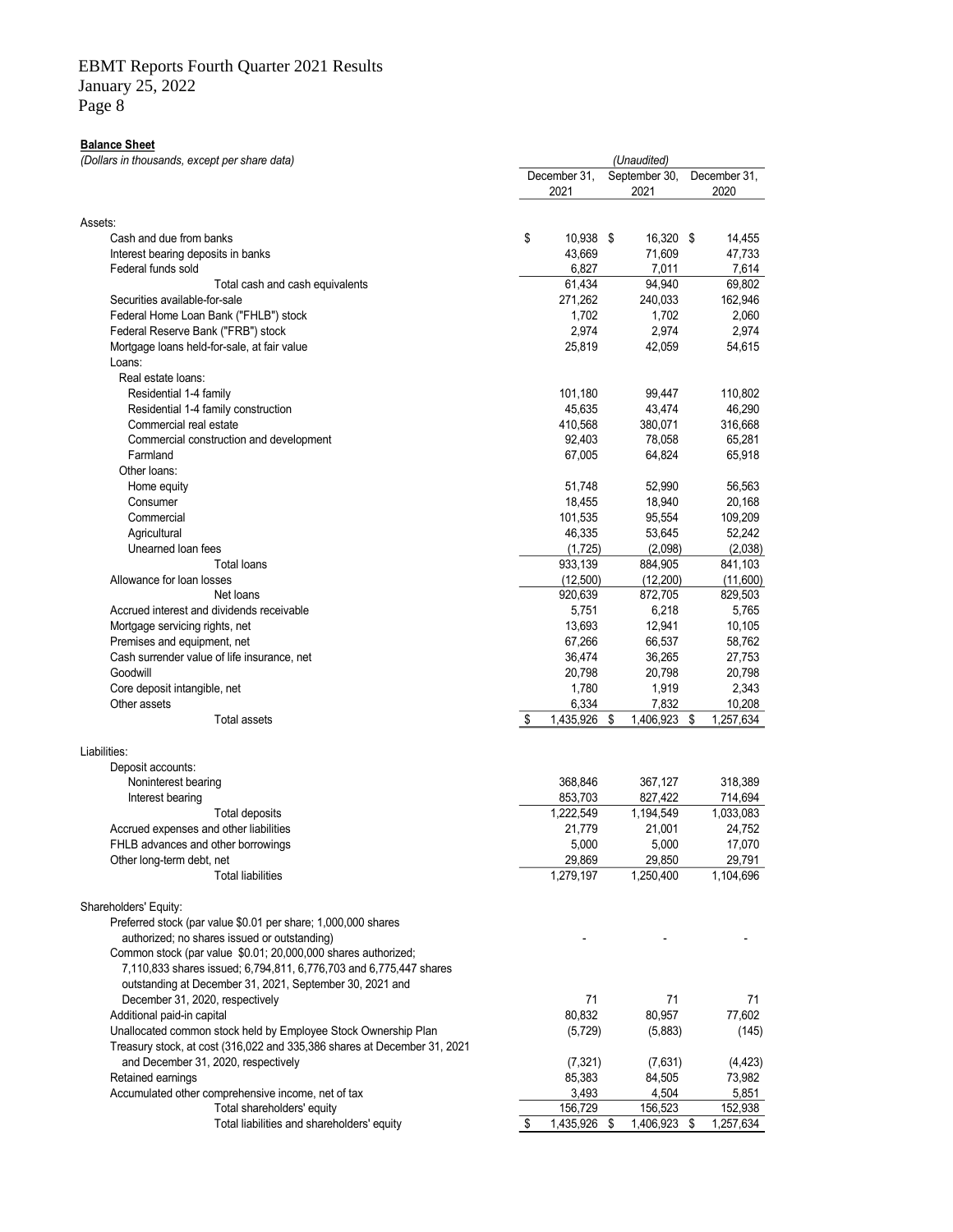#### EBMT Reports Fourth Quarter 2021 Results

January 25, 2022

Page 9

| <b>Income Statement</b><br>(Dollars in thousands, except per share data) |                |              |              | (Unaudited)<br>Three Months Ended<br>September 30, |                      | (Unaudited)<br><b>Years Ended</b><br>December 31 |                         |           |  |           |
|--------------------------------------------------------------------------|----------------|--------------|--------------|----------------------------------------------------|----------------------|--------------------------------------------------|-------------------------|-----------|--|-----------|
|                                                                          |                | December 31, | 2021<br>2021 |                                                    | December 31,<br>2020 |                                                  |                         | 2021      |  | 2020      |
| Interest and dividend income:                                            |                |              |              |                                                    |                      |                                                  |                         |           |  |           |
| Interest and fees on loans                                               | \$             | 11,474 \$    |              | 11,619 \$                                          |                      | 11,549                                           | \$                      | 45,134 \$ |  | 45,381    |
| Securities available-for-sale                                            |                | 1,249        |              | 1,094                                              |                      | 889                                              |                         | 4,238     |  | 3,742     |
| FRB and FHLB dividends                                                   |                | 61           |              | 62                                                 |                      | 86                                               |                         | 255       |  | 370       |
| Other interest income                                                    |                | 30           |              | 32                                                 |                      | 27                                               |                         | 120       |  | 161       |
| Total interest and dividend income                                       |                | 12,814       |              | 12,807                                             |                      | 12,551                                           |                         | 49,747    |  | 49,654    |
| Interest expense:                                                        |                |              |              |                                                    |                      |                                                  |                         |           |  |           |
| Interest expense on deposits                                             |                | 356          |              | 350                                                |                      | 551                                              |                         | 1,474     |  | 3,614     |
| FHLB advances and other borrowings                                       |                | 23           |              | 37                                                 |                      | 117                                              |                         | 175       |  | 1,183     |
| Other long-term debt                                                     |                | 390          |              | 389                                                |                      | 391                                              |                         | 1,558     |  | 1,687     |
| Total interest expense                                                   |                | 769          |              | 776                                                |                      | 1,059                                            |                         | 3,207     |  | 6,484     |
| Net interest income                                                      |                | 12,045       |              | 12,031                                             |                      | 11,492                                           |                         | 46,540    |  | 43,170    |
| Loan loss provision                                                      |                | 285          |              | 255                                                |                      | 379                                              |                         | 861       |  | 3,130     |
| Net interest income after loan loss provision                            |                | 11,760       |              | 11,776                                             |                      | 11,113                                           |                         | 45,679    |  | 40,040    |
| Noninterest income:                                                      |                |              |              |                                                    |                      |                                                  |                         |           |  |           |
| Service charges on deposit accounts                                      |                | 329          |              | 318                                                |                      | 282                                              |                         | 1,213     |  | 1,096     |
| Mortgage banking, net                                                    |                | 7,675        |              | 11,665                                             |                      | 10,455                                           |                         | 41,035    |  | 42,051    |
| Interchange and ATM fees                                                 |                | 493          |              | 570                                                |                      | 415                                              |                         | 1,982     |  | 1,538     |
| Appreciation in cash surrender value of life insurance                   |                | 209          |              | 181                                                |                      | 165                                              |                         | 721       |  | 645       |
| Net gain (loss) on sale of available-for-sale securities                 |                | 12           |              | 11                                                 |                      | (335)                                            |                         | 23        |  | 733       |
| Other noninterest income                                                 |                | 997          |              | 608                                                |                      | 1,112                                            |                         | 2,795     |  | 3,004     |
| Total noninterest income                                                 |                | 9,715        |              | 13,353                                             |                      | 12,094                                           |                         | 47,769    |  | 49,067    |
| Noninterest expense:                                                     |                |              |              |                                                    |                      |                                                  |                         |           |  |           |
| Salaries and employee benefits                                           |                | 11,673       |              | 12,262                                             |                      | 10,562                                           |                         | 48,766    |  | 38,836    |
| Occupancy and equipment expense                                          |                | 1,702        |              | 1,665                                              |                      | 1,342                                            |                         | 6,448     |  | 5,019     |
| Data processing                                                          |                | 1,369        |              | 1,171                                              |                      | 1,215                                            |                         | 5,035     |  | 4,722     |
| Advertising                                                              |                | 426          |              | 326                                                |                      | 287                                              |                         | 1,276     |  | 911       |
| Amortization                                                             |                | 142          |              | 144                                                |                      | 164                                              |                         | 573       |  | 659       |
|                                                                          |                |              |              |                                                    |                      |                                                  |                         |           |  |           |
| Loan costs                                                               |                | 610          |              | 654                                                |                      | 669                                              |                         | 2,736     |  | 1,880     |
| FDIC insurance premiums                                                  |                | 89           |              | 81                                                 |                      | 75                                               |                         | 332       |  | 222       |
| Postage                                                                  |                | 84           |              | 93                                                 |                      | 103                                              |                         | 386       |  | 363       |
| Professional and examination fees                                        |                | 356          |              | 790                                                |                      | 254                                              |                         | 1,756     |  | 1,335     |
| Acquisition costs                                                        |                | 726          |              | 35                                                 |                      |                                                  |                         | 761       |  | 157       |
| Other noninterest expense                                                |                | 1,939        |              | 1,579                                              |                      | 1,670                                            |                         | 6,097     |  | 6,563     |
| Total noninterest expense                                                |                | 19,116       |              | 18,800                                             |                      | 16,341                                           |                         | 74,166    |  | 60,667    |
| Income before provision for income taxes                                 |                | 2,359        |              | 6,329                                              |                      | 6,866                                            |                         | 19,282    |  | 28,440    |
| Provision for Income taxes                                               |                | 632          |              | 1,583                                              |                      |                                                  |                         | 4,863     |  |           |
|                                                                          |                |              |              |                                                    |                      | 1,702                                            |                         |           |  | 7,234     |
| Net income                                                               | $$\mathbb{S}$$ | 1,727 \$     |              | 4,746 \$                                           |                      | 5,164                                            | $\sqrt[6]{\frac{1}{2}}$ | 14,419 \$ |  | 21,206    |
| Basic earnings per share                                                 | \$             | $0.26$ \$    |              | $0.73$ \$                                          |                      | 0.76                                             | \$                      | $2.17$ \$ |  | 3.12      |
| Diluted earnings per share                                               | \$             | $0.26$ \$    |              | $0.73$ \$                                          |                      | 0.76                                             | $\sqrt[6]{\frac{1}{2}}$ | $2.17$ \$ |  | 3.11      |
| Basic weighted average shares outstanding                                |                | 6,543,192    |              | 6,525,509                                          |                      | 6,768,720                                        |                         | 6,653,935 |  | 6,795,503 |
| Diluted weighted average shares outstanding                              |                | 6,563,512    |              | 6,544,044                                          |                      | 6,815,072                                        |                         | 6,655,735 |  | 6,820,306 |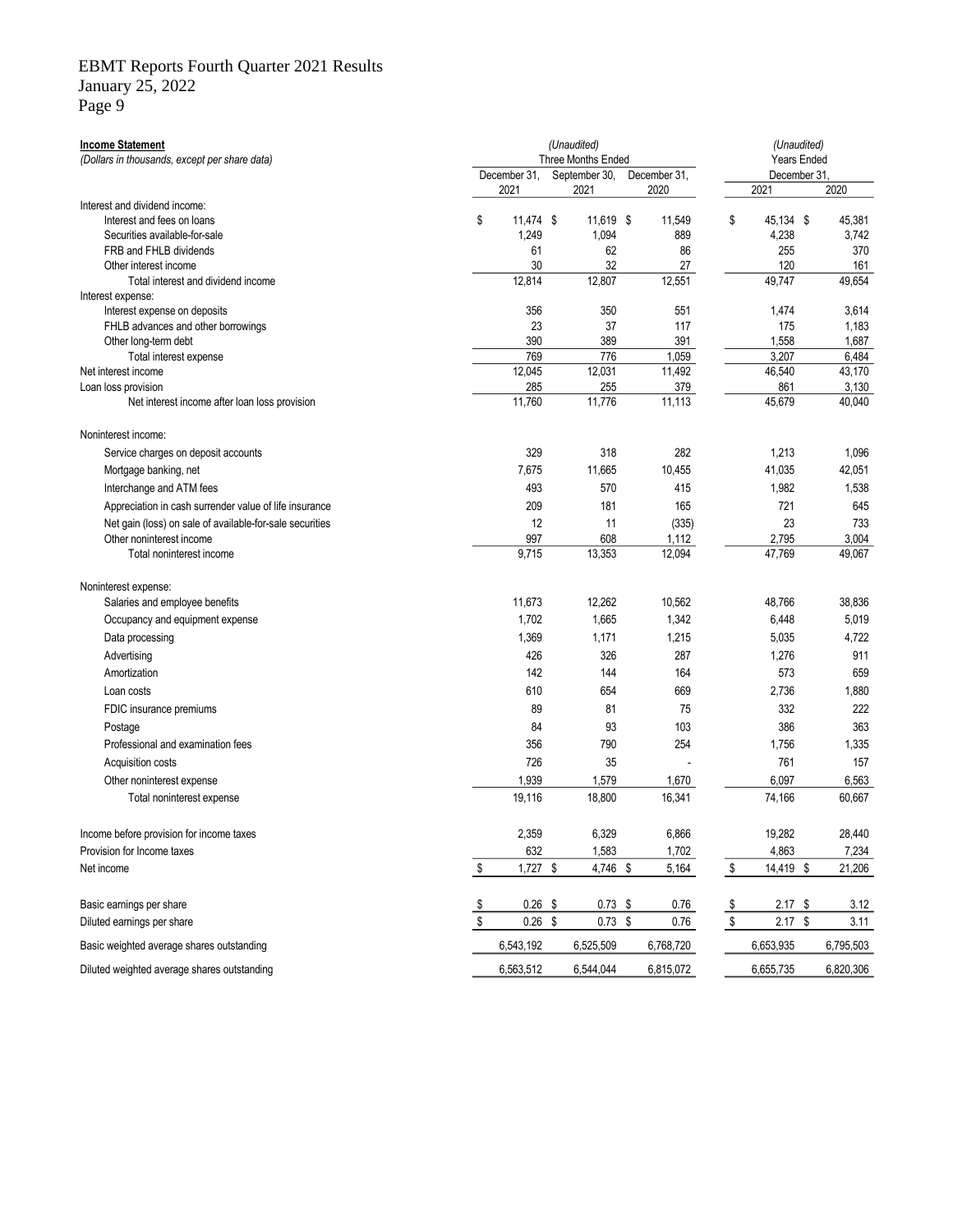Page 10

| <b>ADDITIONAL FINANCIAL INFORMATION</b>                               |          |                            | (Unaudited)                                                |                      |
|-----------------------------------------------------------------------|----------|----------------------------|------------------------------------------------------------|----------------------|
| (Dollars in thousands, except per share data)                         |          | December 31,               | Three Months Ended or Twelve Months Ended<br>September 30, | December 31,         |
|                                                                       |          | 2021                       | 2021                                                       | 2020                 |
| Mortgage Banking Activity (For the quarter):                          |          |                            |                                                            |                      |
| Net gain on sale of mortgage loans                                    | \$       | $9,825$ \$                 | 11,503 \$                                                  | 11,959               |
| Net change in fair value of loans held-for-sale and derivatives       |          | (2, 439)                   | (35)                                                       | (1, 352)             |
| Mortgage servicing income, net                                        |          | 289                        | 197                                                        | (152)                |
| Mortgage banking, net                                                 | \$       | 7,675                      | \$<br>11,665                                               | \$<br>10,455         |
| Mortgage Banking Activity (Year-to-date):                             |          |                            |                                                            |                      |
| Net gain on sale of mortgage loans                                    | \$       | 46,086                     |                                                            | \$<br>36,391         |
| Net change in fair value of loans held-for-sale and derivatives       |          | (5, 443)                   |                                                            | 5,968                |
| Mortgage servicing income, net                                        |          | 392                        |                                                            | (308)                |
| Mortgage banking, net                                                 | \$       | 41,035                     |                                                            | \$<br>42,051         |
| Performance Ratios (For the quarter):                                 |          |                            |                                                            |                      |
| Return on average assets                                              |          | 0.48%                      | 1.37%                                                      | 1.63%                |
| Return on average equity                                              |          | 4.37%                      | 12.09%                                                     | 13.68%               |
| Net interest margin                                                   |          | 3.75%                      | 3.87%                                                      | 4.03%                |
| Core efficiency ratio*                                                |          | 83.86%                     | 73.36%                                                     | 68.59%               |
| Performance Ratios (Year-to-date):                                    |          |                            |                                                            |                      |
| Return on average assets                                              |          | 1.06%                      |                                                            | 1.74%                |
| Return on average equity                                              |          | 9.18%                      |                                                            | 15.02%               |
| Net interest margin                                                   |          | 3.85%                      |                                                            | 3.94%                |
| Core efficiency ratio*                                                |          | 77.23%                     |                                                            | 64.89%               |
| <b>Asset Quality Ratios and Data:</b>                                 |          |                            | As of or for the Three Months Ended                        |                      |
|                                                                       |          | December 31.<br>2021       | September 30,<br>2021                                      | December 31,<br>2020 |
|                                                                       |          |                            |                                                            |                      |
| Nonaccrual loans                                                      | \$       | 4,835 \$                   | 5,657 \$                                                   | 6,257                |
| Loans 90 days past due and still accruing                             |          |                            | 34                                                         | 392                  |
| Restructured loans, net                                               |          | 2,224                      | 2,116                                                      | 1,824                |
| Total nonperforming loans                                             |          | 7,059                      | 7,807                                                      | 8,473                |
| Other real estate owned and other repossessed assets                  |          | 4                          | 117                                                        | 25                   |
| Total nonperforming assets                                            | \$       | 7,063                      | \$<br>7,924                                                | \$<br>8,498          |
| Nonperforming loans / portfolio loans                                 |          | 0.76%                      | 0.88%                                                      | 1.01%                |
| Nonperforming assets / assets                                         |          | 0.49%                      | 0.56%                                                      | 0.68%                |
| Allowance for loan losses / portfolio loans                           |          | 1.34%                      | 1.38%                                                      | 1.38%                |
| Allowance / nonperforming loans                                       |          | 177.08%                    | 156.27%                                                    | 136.91%              |
| Gross loan charge-offs for the quarter                                | \$       | 2 <sup>5</sup>             | 4                                                          | \$<br>98             |
| Gross loan recoveries for the quarter                                 | \$       | 17S                        | 49                                                         | \$<br>20             |
| Net loan (recoveries) charge-offs for the quarter                     | \$       | $(15)$ \$                  | $(45)$ \$                                                  | 78                   |
|                                                                       |          |                            |                                                            |                      |
|                                                                       |          | December 31,<br>2021       | September 30,<br>2021                                      | December 31,<br>2020 |
| Capital Data (At quarter end):                                        |          |                            |                                                            |                      |
| Tangible book value per share**                                       | \$       | 19.74 \$                   | 19.74 \$                                                   | 19.16                |
| Shares outstanding                                                    |          | 6,794,811                  | 6,776,703                                                  | 6,775,447            |
| Tangible common equity to tangible assets***                          |          | 9.49%                      | 9.67%                                                      | 10.51%               |
| Other Information:                                                    |          |                            |                                                            |                      |
| Average total assets for the quarter                                  | \$       | 1,433,003 \$               | 1,382,186 \$                                               | 1,268,402            |
| Average total assets year-to-date                                     | \$       | 1,357,249 \$               | 1,331,988 \$                                               | 1,219,890            |
| Average earning assets for the quarter                                | \$       | 1,274,817 \$               | 1,233,500 \$                                               | 1,131,621            |
| Average earning assets year-to-date                                   | \$       | 1,209,715 \$<br>942.783 \$ | 1,188,014 \$                                               | 1,092,551            |
| Average loans for the quarter ****<br>Average loans year-to-date **** | \$<br>\$ | 914,804 \$                 | 926,748 \$<br>905,478 \$                                   | 888,331<br>874,669   |
| Average equity for the quarter                                        | \$       | 158,208 \$                 | 157,078 \$                                                 | 151,002              |
| Average equity year-to-date                                           | \$       | 157,014 \$                 | 156,616 \$                                                 | 141,160              |
| Average deposits for the quarter                                      | \$       | 1,215,046 \$               | 1,163,979 \$                                               | 1,024,871            |
| Average deposits year-to-date                                         | \$       | 1,138,608 \$               | 1,113,109 \$                                               | 954,500              |
|                                                                       |          |                            |                                                            |                      |

\* The core efficiency ratio is a non-GAAP ratio that is calculated by dividing non-interest expense, exclusive of acquisition

costs and intangible asset amortization, by the sum of net interest income and non-interest income.

\*\* The tangible book value per share is a non-GAAP ratio that is calculated by dividing shareholders' equity,

less goodwill and core deposit intangible, by common shares outstanding.

\*\*\* The tangible common equity to tangible assets is a non-GAAP ratio that is calculated by dividing shareholders'

equity, less goodwill and core deposit intangible, by total assets, less goodwill and core deposit intangible. \*\*\*\* Includes loans held for sale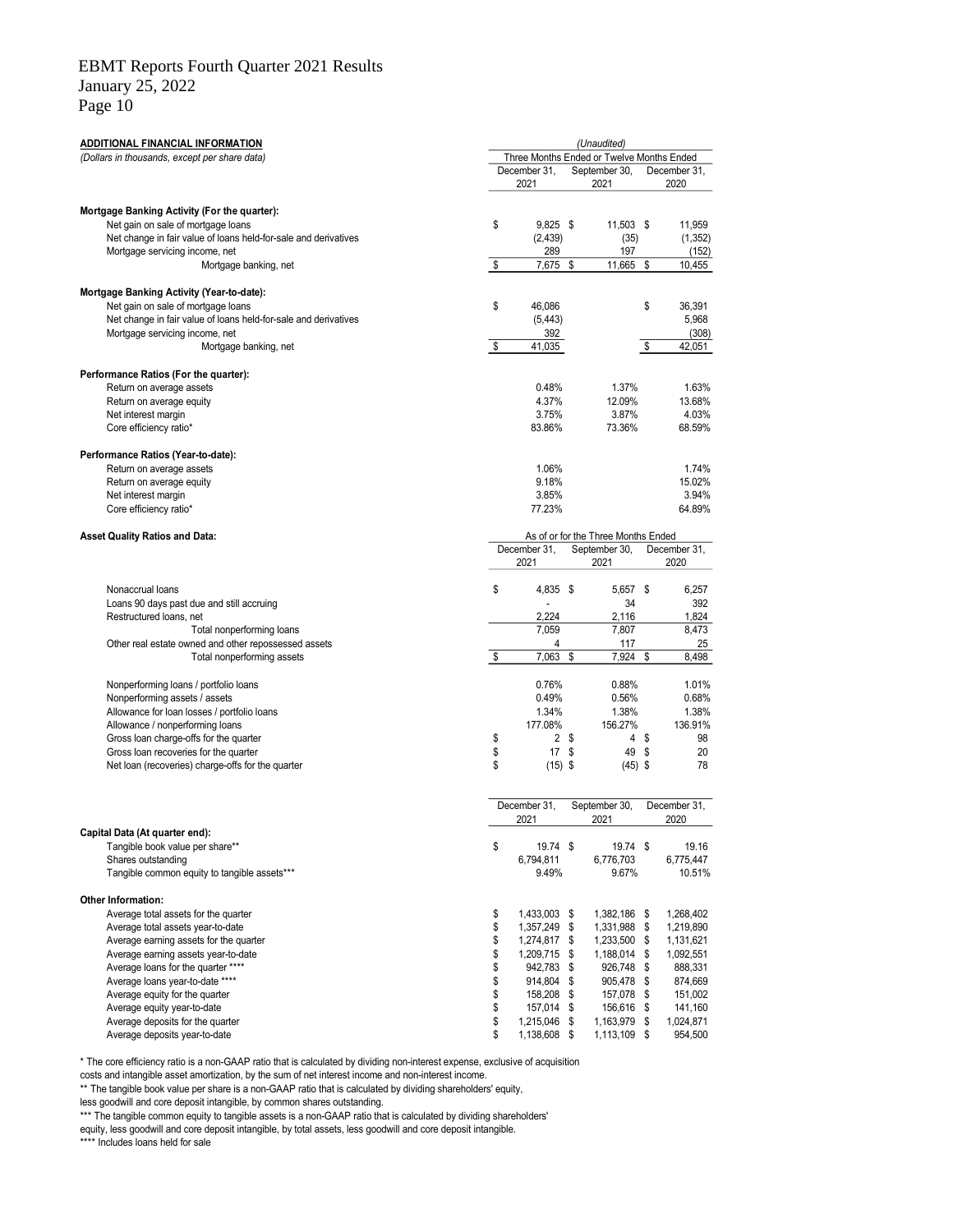# **Reconciliation of Non-GAAP Financial Measures**

| <b>Core Efficiency Ratio</b><br>(Dollars in thousands) |    |              |  | (Unaudited)<br><b>Three Months Ended</b> |  |              | (Unaudited)<br><b>Years Ended</b> |              |        |  |  |  |
|--------------------------------------------------------|----|--------------|--|------------------------------------------|--|--------------|-----------------------------------|--------------|--------|--|--|--|
|                                                        |    | December 31. |  | September 30,                            |  | December 31. |                                   | December 31. |        |  |  |  |
|                                                        |    | 2021         |  | 2021                                     |  | 2020         |                                   | 2021         | 2020   |  |  |  |
| Calculation of Core Efficiency Ratio:                  |    |              |  |                                          |  |              |                                   |              |        |  |  |  |
| Noninterest expense                                    | \$ | 19,116 \$    |  | 18,800 \$                                |  | 16,341       | \$                                | 74,166 \$    | 60,667 |  |  |  |
| Acquisition costs                                      |    | (726)        |  | (35)                                     |  |              |                                   | (761)        | (157)  |  |  |  |
| Intangible asset amortization                          |    | (142)        |  | (144)                                    |  | (164)        |                                   | (573)        | (659)  |  |  |  |
| Core efficiency ratio numerator                        |    | 18,248       |  | 18,621                                   |  | 16,177       |                                   | 72,832       | 59,851 |  |  |  |
| Net interest income                                    |    | 12.045       |  | 12.031                                   |  | 11.492       |                                   | 46.540       | 43,170 |  |  |  |
| Noninterest income                                     |    | 9.715        |  | 13.353                                   |  | 12.094       |                                   | 47.769       | 49.067 |  |  |  |
| Core efficiency ratio denominator                      |    | 21,760       |  | 25,384                                   |  | 23,586       |                                   | 94,309       | 92,237 |  |  |  |
| Core efficiency ratio (non-GAAP)                       |    | 83.86%       |  | 73.36%                                   |  | 68.59%       |                                   | 77.23%       | 64.89% |  |  |  |

| <b>Tangible Book Value and Tangible Assets</b>             | (Unaudited) |              |      |               |    |              |  |  |  |  |  |
|------------------------------------------------------------|-------------|--------------|------|---------------|----|--------------|--|--|--|--|--|
| (Dollars in thousands, except per share data)              |             | December 31, |      | September 30, |    | December 31, |  |  |  |  |  |
|                                                            |             | 2021         |      | 2021          |    | 2020         |  |  |  |  |  |
| Tangible Book Value:                                       |             |              |      |               |    |              |  |  |  |  |  |
| Shareholders' equity                                       | \$          | 156,729      | - \$ | 156,523 \$    |    | 152,938      |  |  |  |  |  |
| Goodwill and core deposit intangible, net                  |             | (22, 578)    |      | (22, 717)     |    | (23, 141)    |  |  |  |  |  |
| Tangible common shareholders' equity (non-GAAP)            | \$          | 134,151      | \$   | 133,806       | \$ | 129,797      |  |  |  |  |  |
| Common shares outstanding at end of period                 |             | 6,794,811    |      | 6,776,703     |    | 6,775,447    |  |  |  |  |  |
| Common shareholders' equity (book value) per share (GAAP)  | \$          | 23.07 \$     |      | $23.10$ \$    |    | 22.57        |  |  |  |  |  |
| Tangible common shareholders' equity (tangible book value) |             |              |      |               |    |              |  |  |  |  |  |
| per share (non-GAAP)                                       | \$          | 19.74 \$     |      | 19.74 \$      |    | 19.16        |  |  |  |  |  |
| Tangible Assets:                                           |             |              |      |               |    |              |  |  |  |  |  |
| Total assets                                               | \$          | 1,435,926    | -S   | 1,406,923 \$  |    | 1,257,634    |  |  |  |  |  |
| Goodwill and core deposit intangible, net                  |             | (22,578)     |      | (22, 717)     |    | (23, 141)    |  |  |  |  |  |
| Tangible assets (non-GAAP)                                 | \$          | 1,413,348    | \$   | 1,384,206     | \$ | 1,234,493    |  |  |  |  |  |
| Tangible common shareholders' equity to tangible assets    |             |              |      |               |    |              |  |  |  |  |  |
| (non-GAAP)                                                 |             | 9.49%        |      | 9.67%         |    | 10.51%       |  |  |  |  |  |